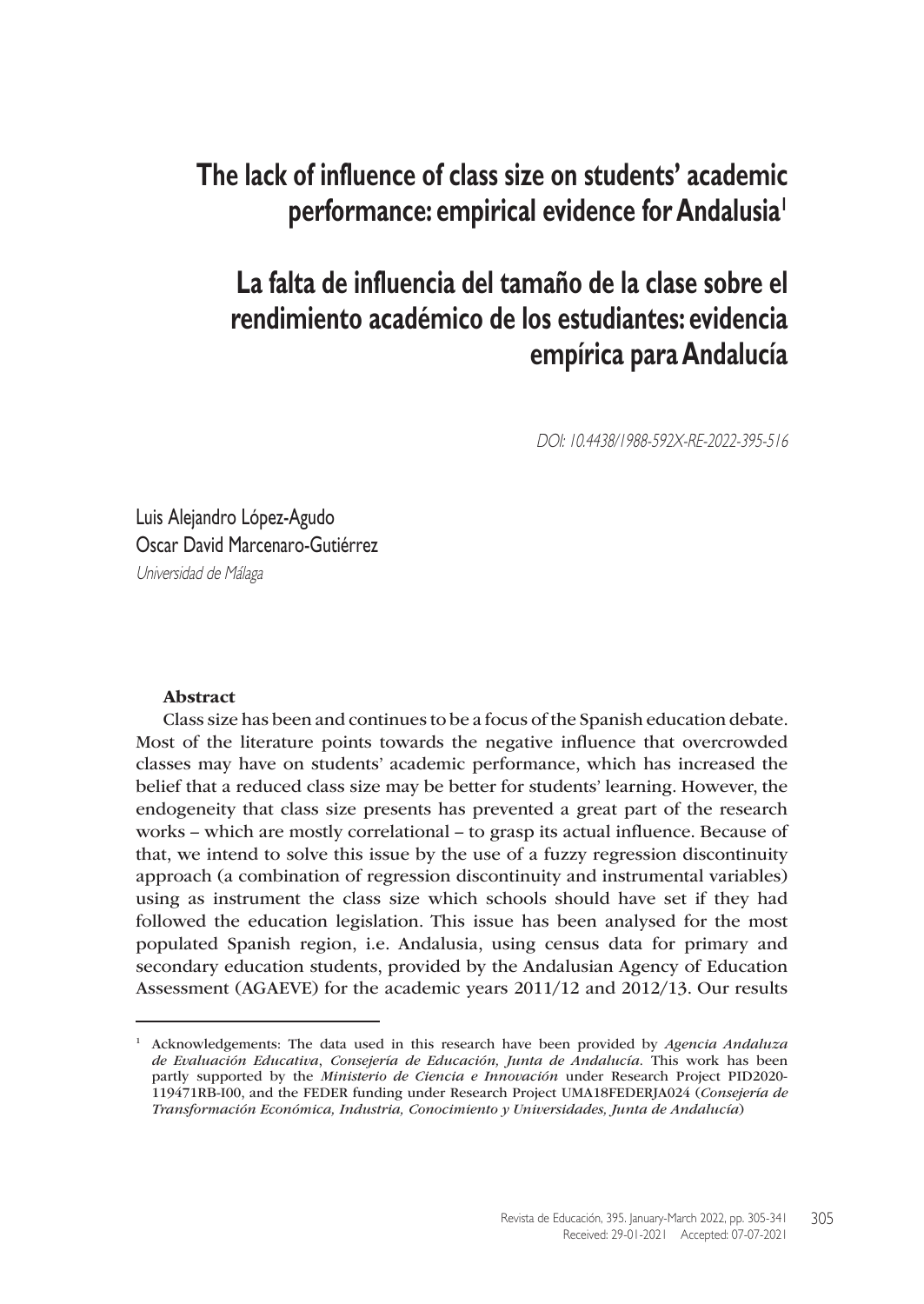show that class size does not influence students' administrative scores (in mathematics and reading) in primary and secondary education and that the characteristics of the students in the class may be more important.

*Keywords:* class size, academic performance, fuzzy regression discontinuity, instrumental variables, primary education, secondary education.

#### Resumen

El tamaño de la clase ha estado y continúa siendo un foco del debate educativo en España. La mayoría de la literatura indica que existe una influencia negativa de las clases sobrepobladas sobre el rendimiento académico de los estudiantes, lo que ha aumentado la creencia de que un tamaño de clase reducido favorecería el aprendizaje del alumnado. Sin embargo, la endogeneidad que presenta el tamaño de clase ha evitado que gran parte de los estudios –la mayoría correlacionales– obtengan su influencia real. En consecuencia, pretendemos resolver este problema mediante el uso de un procedimiento de regresión discontinua difusa (una combinación de regresión discontinua y variables instrumentales) usando como instrumento el tamaño de clase que los colegios deberían haber fijado si hubieran seguido la legislación educativa. Esta cuestión se ha estudiado para la región más poblada de España, esto es, Andalucía, usando datos censales para estudiantes de educación primaria y secundaria, proporcionados por la Agencia Andaluza de Evaluación Educativa (AGAEVE) para los cursos académicos 2011/12 y 2012/13. Nuestros resultados muestran que el tamaño de clase no influye en los resultados académicos administrativos (en lectura y matemáticas) de los estudiantes de primaria y secundaria y que las características de los estudiantes que componen la clase serían más importantes.

*Palabras clave:* tamaño de clase, rendimiento académico, regresión discontinua difusa, variables instrumentales, educación primaria, educación secundaria.

## **1. Introduction**

There is a worldwide debate on the influence that class size may have on students' academic performance. Most of this literature seems to indicate that a reduction in class size is positive for students' academic outcomes (Argaw & Puhani, 2018; Bowne, Magnuson, Schindler, Duncan, &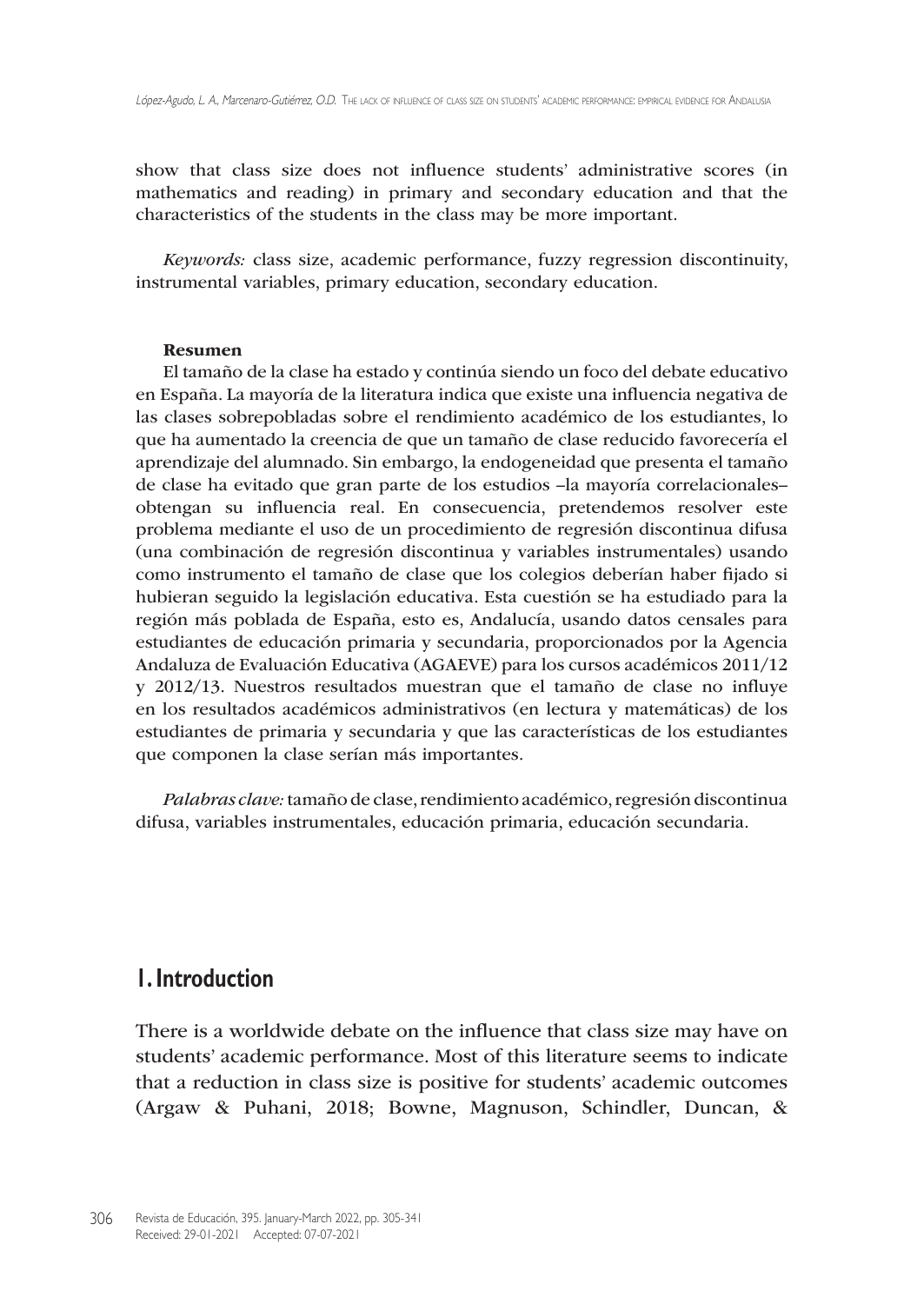Yoshikawa, 2017; Dolton & Marcenaro-Gutierrez, 2011; Goldstein, Yang, Omar, Turner, & Thompson, 2000; Hanushek, 2002; Krueger, 2003; Shin & Young, 2009; Uttl, Bell, & Banks, 2018, among others). In spite of the relevance of this issue, it has been scarcely studied for Spain and, among these few examples, only correlational evidence exists (as e.g. in Anghel & Cabrales, 2014). Nevertheless, in spite of the lack of a solid empirical body of research on the impact of class size for Spain, some education policies have been implemented to change this limit. Particularly, for primary and secondary education, until the academic year 2011/12 the class size was fixed at 25 and 30 students (respectively) but, in the next academic year, it was increased by 20%, and reduced again to 25 and 30 students in 2016.

In this context of "arbitrary" changes in class size, the Spanish press has alerted about the problems of overcrowded classes in terms of students' learning, which may increase disruption and teacher time doing tasks such as marking homework or exams, also reducing the learning time that students have2. Additionally, decreasing the number of students per class may suppose an increase in the number of classes, which might be translated into hiring more teachers and, therefore, higher budgetary expenses in terms of these teachers' salaries. For instance, following MECD (2018), secondary education teachers in Spain receive 61,543\$ (PPA) as maximum salary, which is 7.4% higher than the OECD and 7.8% more than the UE22. Thus, in such a context, the decision of reducing class size in Spain should not be arbitrary, but be built on solid empirical evidence.

Specifically, this piece of research analyses class size influence on students' performance for the most populated Spanish region (Andalusia, with a total of 8.4 million people in 2018) which, in addition, is one of the worst performing Spanish regions in international large-scale assessment tests. In the case of PISA3 2015 (OECD, 2016), Andalusian students obtained 479 points in reading (in contrast to Spanish students, who got 496 points and 487 for the OECD), 466 in mathematics (compared to 486 for Spain and 478 for the OECD) and 473 in science (493 for Spain and 488 for the OECD). Furthermore, Andalusia also presents a high percentage of repeater students in PISA 2015 (38%), while this figure

<sup>2</sup> This is discussed in this article of the Spanish newspaper "*El País*": [https://elpais.com/](https://elpais.com/sociedad/2019/06/18/actualidad/1560868415_851675.html) [sociedad/2019/06/18/actualidad/1560868415\\_851675.html](https://elpais.com/sociedad/2019/06/18/actualidad/1560868415_851675.html)

<sup>&</sup>lt;sup>3</sup> PISA stands for "Programme for International Student Assessment".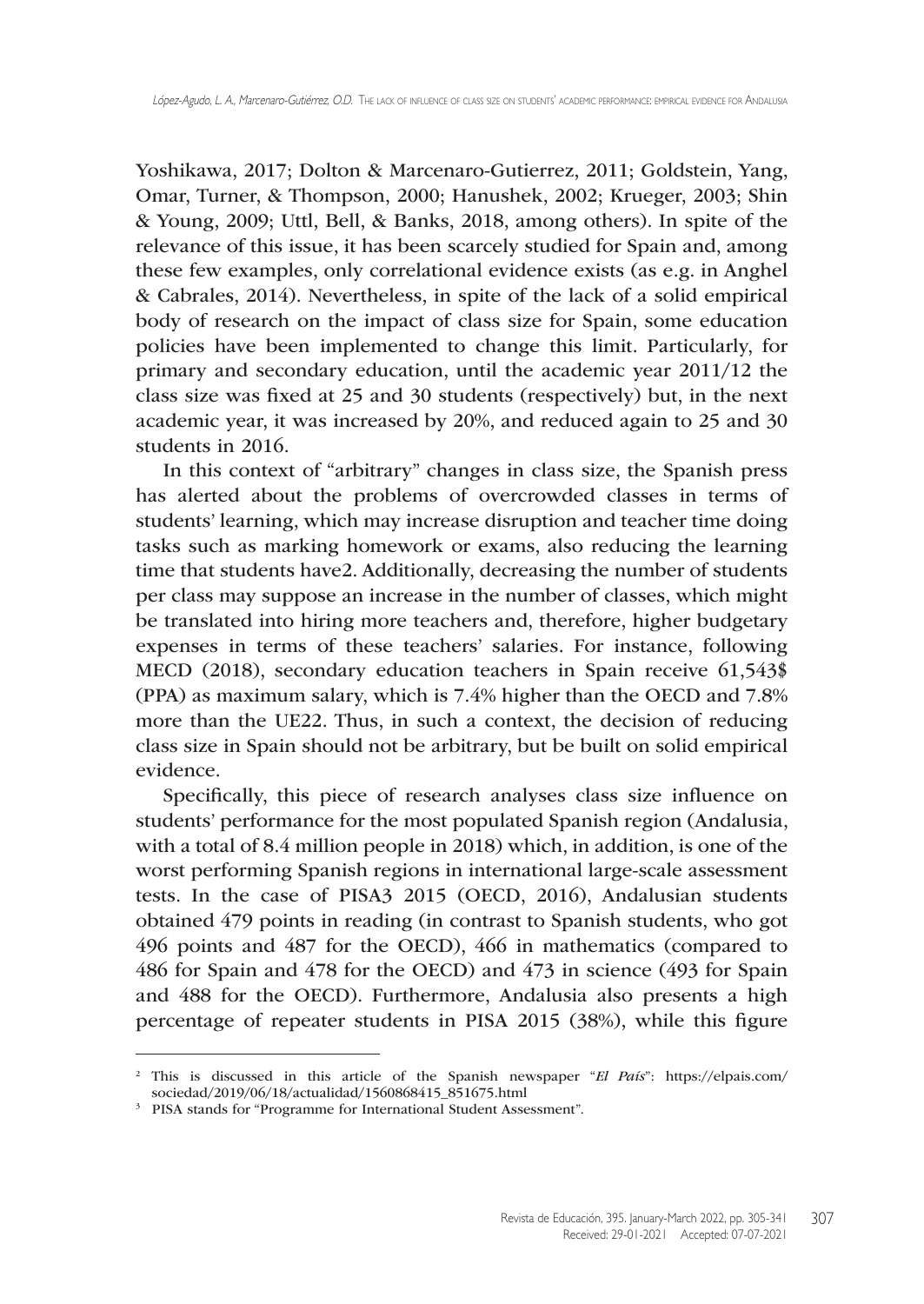was 31% for Spain and 13% for the OECD (OECD, 2016). This situation of Andalusia has remained similar in PISA 2018 (MECD, 2019, 2020).

This research work is novel as it is the first time that the influence of class size on students' academic achievement has been analysed for Spain using census data, together with a methodology (fuzzy regression discontinuity) which let us get as close as possible to a causal influence. Particularly, the research question we want to answer is:

*Does class size influence students' academic performance in primary and secondary education in Andalusia?*

The rest of the paper is structured as follows. First, we present a brief literature review, followed by a description of the data and methodology employed, the results, their discussion and conclusions.

## **2. Literature review**

According to the previous literature, the most famous education experiment to study the influence of class size on students' academic performance was the Tennessee Student Teacher Achievement Ratio (STAR) project. Many authors such as Mosteller (1995) and Finn and Achilles (1999) analysed its results and highlighted that reduced class size was positive for academic performance for primary education students, being this even more effective for poor children. Ehrenberg, Brewer, Gamoran, and Willms (2001) analysed this project and indicated that, although having internal validity, it did not have external validity, as the results applied only to the students participating in the experiment, being the characteristics of these students different from those presented by the population of Tennessee students. In addition, they indicated that class size reduction may be conditioned by the capacity of schools to create more classes.

This positive influence of class size reduction on students' academic performance was also found by authors such as Jepsen and Rivkin (2009), who analysed an experiment aimed at studying the influence of class size on students' academic performance in primary education in California, finding that lower class size was positive for performance in reading and mathematics. Similarly, Breton (2014) found, for fourth grade Colombian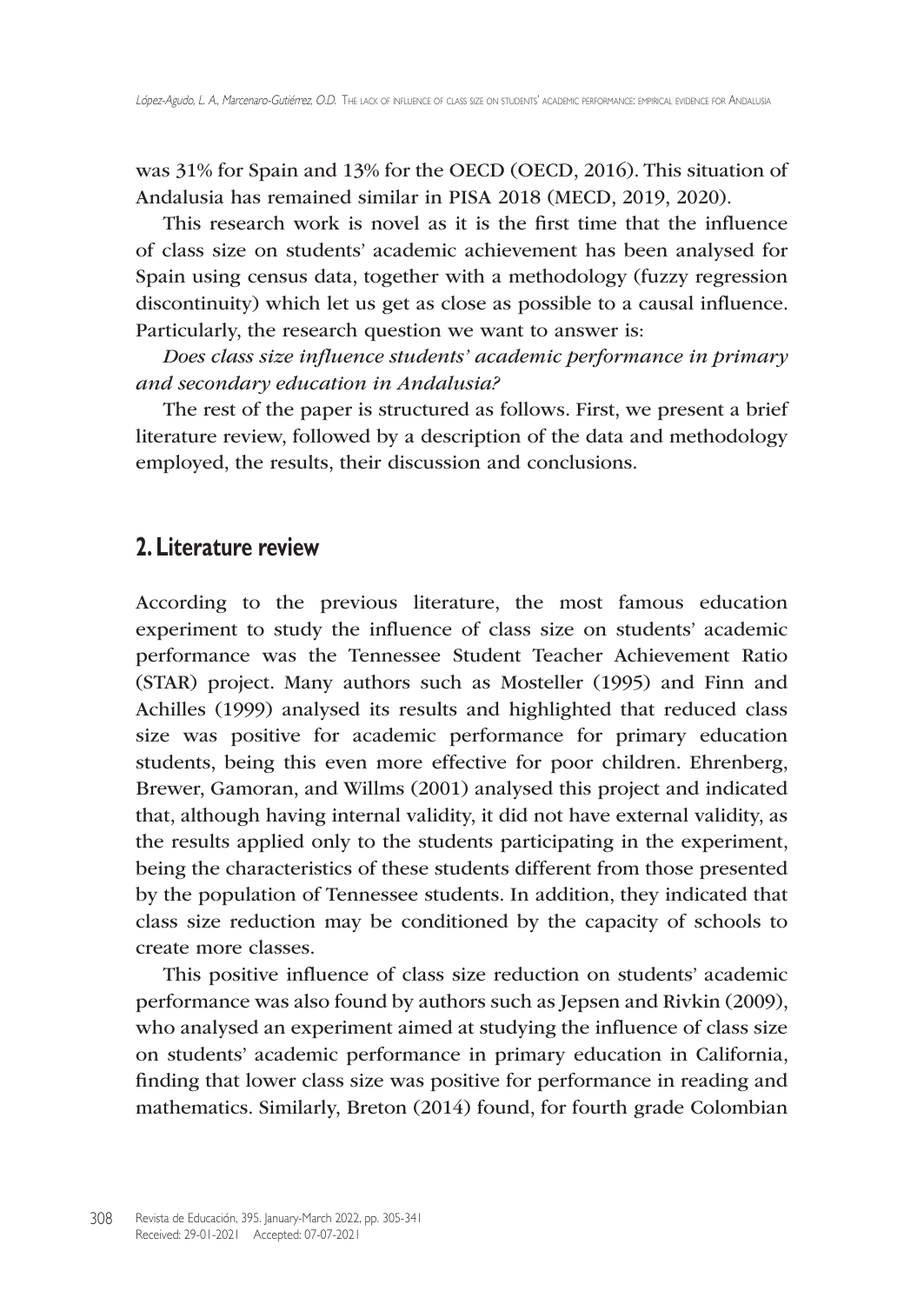students in TIMSS4 2007, that a reduction from 53 to 20 students per class increased students' academic performance in mathematics in 0.80 standard deviations. Francis and Barnett (2019) also analysed this issue for preschool students in Chicago, finding that a reduction in 5 students per class to a total of 15 students raised students' cognitive scores in literacy skills in 0.2 standard deviations. In fact, some papers as Whitmore (2014) indicated that a reduced class size was necessary for better student outcomes, although this positive influence was reduced for higher grades. Zyngier (2014) analysed 112 research works and also indicated that the positive influence of reduced class size on students' academic outcomes may be more relevant at early grades, and even more for socio-economically disadvantaged students. Contrarily, Etim, Etim, and Blizard (2020) analysed the influence of class size on primary and secondary students in North Carolina, finding that the influence of a higher class size was negative in primary education, but positive in secondary education.

Some meta-analyses have also studied this issue. For instance, Goldstein et al. (2000) focused on 9 research works which used multilevel analysis and found a reduction of students' academic performance in 0.02 standard deviations per additional student in the class. Accordingly, Finn, Pannozzo, and Achilles (2003) performed a review of the literature on class size, finding that a reduced class size was associated with higher student engagement, which was also associated with their academic performance. Shin and Young (2009) did a meta-analysis on 17 studies for the United States, finding that small classes presented academic results of 0.20 standard deviations higher than those in larger classes. In a similar vein, Bowne et al. (2017) analysed 38 studies on class size influence for early childhood students in the United States, finding a positive influence of lower class size which ranged from 0.22 to 0.10 standard deviations until 15 students per class, being this influence null for bigger classes. Filges, Sonne-Schmidt, and Nielsen (2018) performed a meta-analysis of 127 studies for 41 countries, for students from kindergarten to 12nd grade, finding a positive but small influence of reduced class size on students' reading performance, but no influence for mathematics. Moreover, Uttl et al. (2018) performed a meta-analysis using over 100 studies, finding that a reduced class size was positive for students' academic performance until

<sup>4</sup> TIMSS stands for "Trends in International Mathematics and Science Study".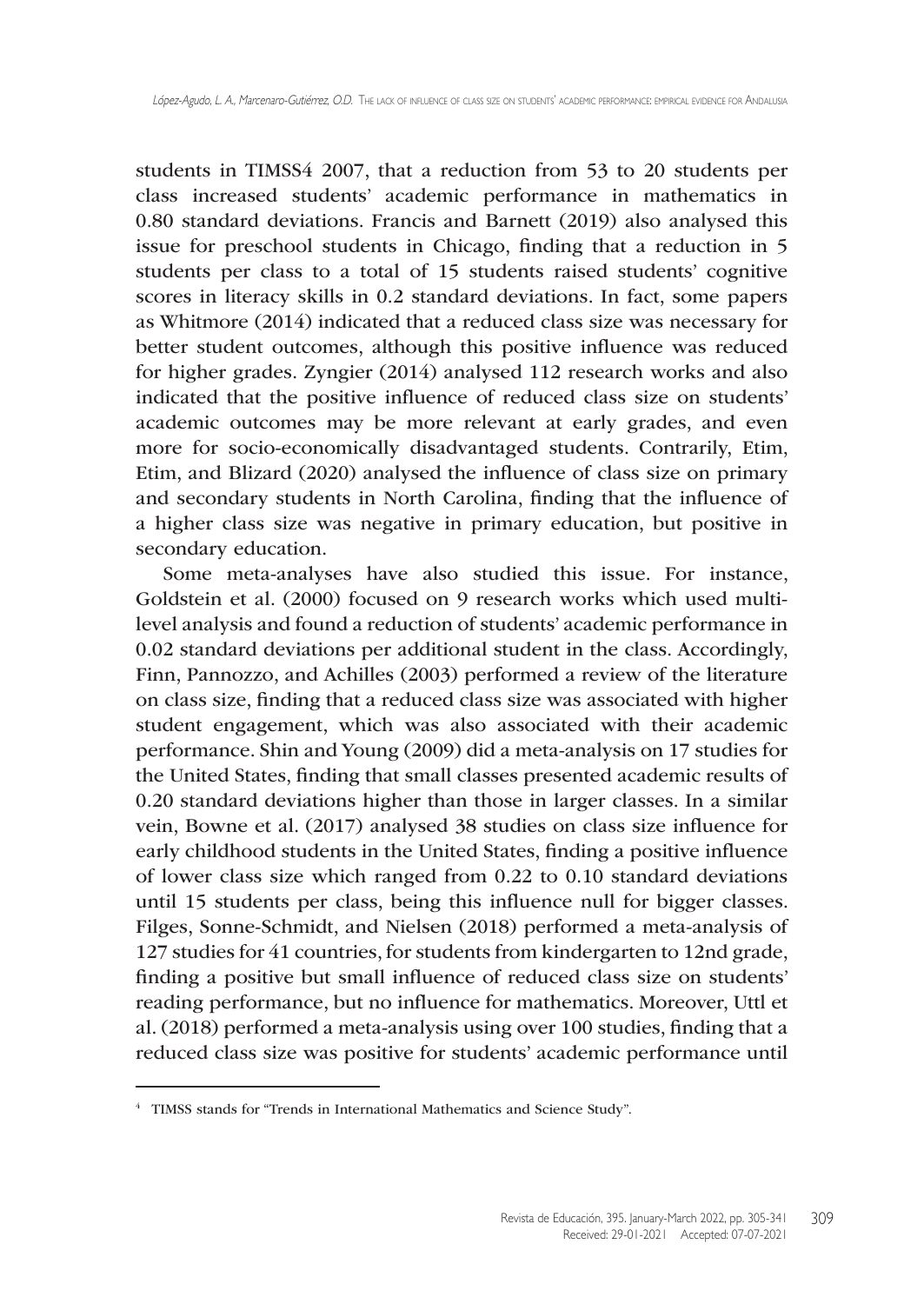20 students per class, decreasing this influence from 20 to 30 students per class.

On the other hand, some research works have indicated that "Reducing class size is not, on its own, a sufficient policy lever to improve the performance of education systems, and is a less efficient measure than increasing the quality of teaching" (OECD, 2012, p.1). Chingos and Whitehurst (2011) also supported this argument, finding that most of the existing class size studies, in spite of their huge amount, failed in having enough quality in order to be the basis of education policies. This was additionally supported by Hanushek (2011), who indicated that teacher quality seems to be more important than class size. Li and Konstantopoulos (2017) used data from TIMSS 2011 for  $4<sup>th</sup>$  grade students in 14 European countries, and also found that class size may not have a positive influence on students' academic performance (with the exception of Slovakia), indicating that classroom dynamics, instruction, and practices may be relevant to explain academic performance, but they could not be controlled in the model, as these variables were not included in the database. Leuven and Løkken (2017) analysed class size influence for  $1<sup>st</sup>$  to  $9<sup>th</sup>$  grade students in Norway, also finding that class size may not be relevant to explain their academic performance. Similarly, Köhler (2020) analysed this issue for  $12<sup>nd</sup>$  grade South African students, finding a null influence of class size on students' academic performance, indicating that other characteristics such as those of teachers or school functionality might be more relevant.

Thus, most studies seem to fail in obtaining a causal influence of class size on students' academic performance due to endogeneity and issues of variable omission. Some research works which have successfully done this are, e.g., Akerhielm (1995), who employed an instrumental variable approach, using as instruments the average class size for a particular subject and students' enrolment for eighth grade United States students. She found that the influence of class size on students' academic performance changed from positive (with ordinary least squares) to negative (but small) or insignificant when using an instrumental variable estimate. Other research works such as Angrist and Lavy (1999) have got close to this causal relationship, using a fuzzy regression discontinuity approach for  $4<sup>th</sup>$  and  $5<sup>th</sup>$  grade Israeli students, finding that a reduced class size improved their academic performance. We follow a similar approach, but for 4<sup>th</sup> and 8<sup>th</sup> grade Spanish students and using student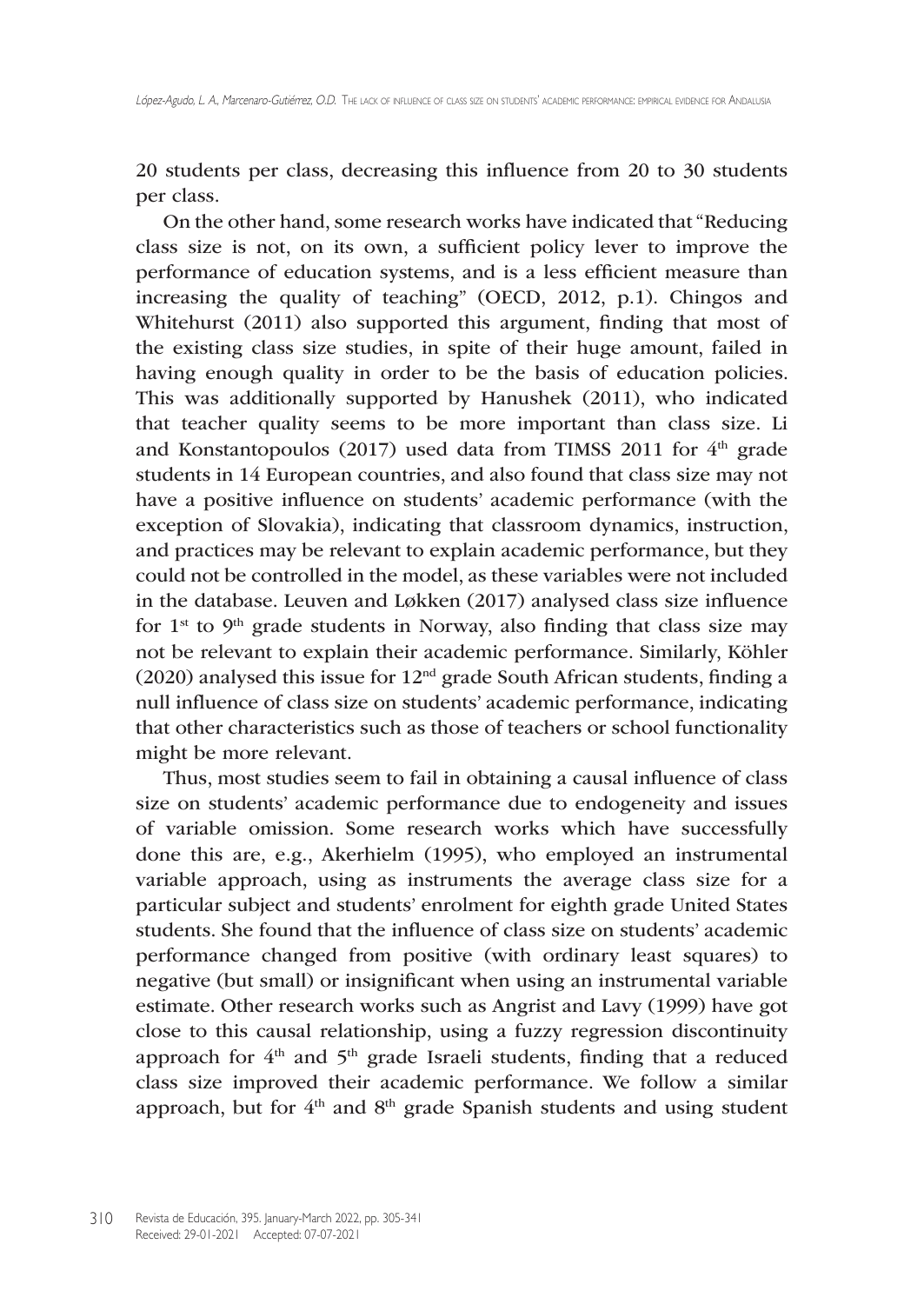observations instead of class observations. These authors revisited their analysis in Angrist, Lavy, Leder-Luis, and Shany  $(2019)$ , using  $5<sup>th</sup>$  grade Israeli student data for the period 2002-2011 and they did not find any evidence of class size influence on students' academic achievement. Shen and Konstantopoulos (2019) also employed a fuzzy regression discontinuity approach on TIMSS 2003, 2007 and 2011 data to analyse the influence of class size on  $8<sup>th</sup>$  grade student performance in Hungary, Lithuania, Romania and Slovenia, finding that a reduction of 1 student per class in Romania was positively associated with an increase of 0.05 standard deviations in mathematics and science scores, and 0.03 standard deviations in science scores for Lithuania; however, class size did not influence students' academic performance in Hungary and Slovenia.

Blatchford (2016) indicated that cross-country comparisons in terms of class size could be misleading due to low external validity of some research works, so special attention on each country situation has to be paid. Following this logic, the present research work is focused on Spain and, concretely, on Andalusia. This is particularly relevant bearing in mind that the evidence on the class size influence on students' academic performance for Spain is quite scarce, correlational and far from conclusive. For instance, Wößmann and West (2006) found a positive association of class size reduction with 8<sup>th</sup> grade Spanish students' academic performance (using TIMSS 1995 data); nevertheless, they employed as instrument the average class size of the grade reported by the school principal, so it might be subject to misreport. Other authors such as Mora, Escardíbul, and Espasa (2010) analysed an education policy reform implemented in Spain between 1992 and 2003 and its influence on the dropout rates of the 18-24 year age group during this period (using data from the Spanish Minister of Education and a correlational logistic model), finding that a reduced class size lowered dropout rates in around 0.4% per pupil in the class. Similarly, García-Pérez, Hidalgo-Hidalgo, and Robles-Zurita (2014) employed a switching regression model and found, for 15-year-old students participating in PISA 2009, that a reduced class size was positively associated with non-repeaters' academic achievement in mathematics (in 0.008 standard deviations per pupil reduction) but with decreasing returns. Conversely, Anghel and Cabrales (2014) analysed a census of  $6<sup>th</sup>$  grade students in the academic year 2008/09 in Madrid, using ordinary least squares regression with school fixed effects; they indicated that class size did not seem to have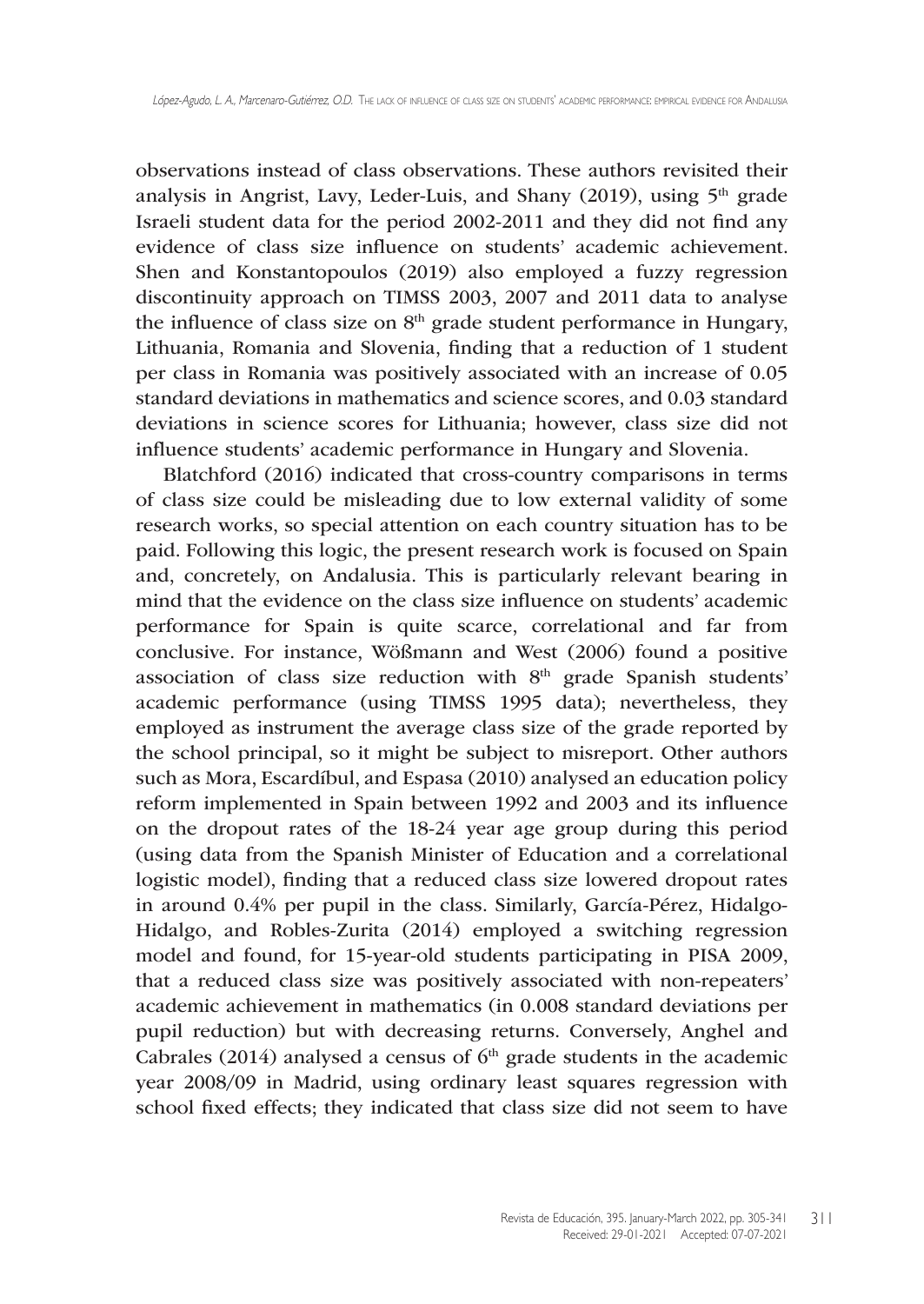an influence on students' academic performance, hence concluding that policies focused on it may be a waste of resources.

## **3. Data and methodology**

## **3.1. Data**

The census database employed in the present paper was gathered and provided by the Andalusian Agency of Education Assessment (AGAEVE from now on) with the aim of measuring students' competences (or cognitive skills) in an assessment named as "diagnostic assessment test". Concretely, this assessment intends to measure students' competences on Spanish language (reading from now on) and mathematics, being these tests scored by external teachers. These tests were developed using questions that were similar in their structure and purpose to those employed by PISA to measure students' competences<sup>5</sup>. Furthermore, students are linked to their administrative scores (SENECA scores) which are the scores that they obtained in the subjects of reading and mathematics at school after finishing the academic year (scored by their teacher), i.e. they measure students' content-based knowledge; these administrative scores are going to be used as our dependent variable in the present study. In addition, this diagnostic assessment contains student, family, tutor teacher and school (answered by the head teacher) questionnaires, and also contains information about the class size of each class within each school.

The data used in this research work is that from the 2012/13 academic year for  $4<sup>th</sup>$  and  $8<sup>th</sup>$  grade students, together with  $8<sup>th</sup>$  grade data for the academic year 2011/12 (which we will use as a robustness check for secondary education)<sup>6</sup>. These two academic years are used because the Spanish government increased by 20% the class size limit<sup>7</sup> from the initial 25-student-limit for primary education ( $1<sup>st</sup>$  to  $6<sup>th</sup>$  grade) and 30-student-

<sup>5</sup> Some examples of this kind of cognitive test questions for PISA can be found in [https://www.oecd.](https://www.oecd.org/pisa/test) [org/pisa/test/](https://www.oecd.org/pisa/test).

 $6\degree$  Unfortunately, 4th grade data for the academic year 2011/12 is not available.

<sup>7</sup> This modification was regulated in the Real law Decree 14/2012, of 20th April of urgent policies of rationalisation of public expense in the education field, which modified the initial class size legislation in BOE (2006, art. 157.1.a).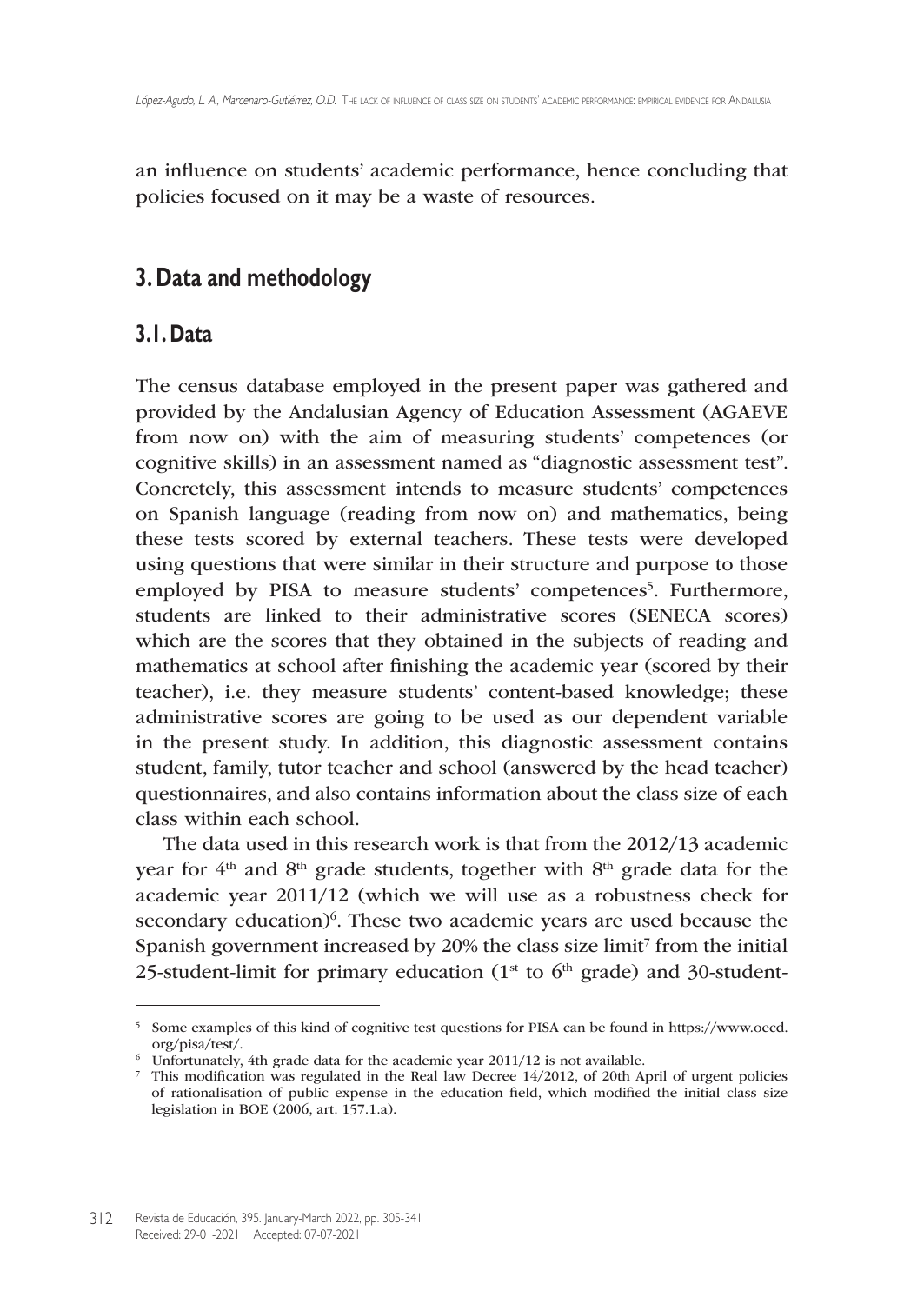limit for secondary education ( $7<sup>th</sup>$  to 10th grade) in 2011/12 to 30 students in primary education and 36 students in secondary education in 2012/13. In this census dataset, there are a total of 90,048 students in 2,482 schools in the  $4<sup>th</sup>$  grade dataset in 2012/13, 86,626 students in 1,595 schools in the 8<sup>th</sup> grade dataset in 2012/13, and 88,277 students in 1,609 schools in the  $8<sup>th</sup>$  grade dataset in 2011/12.

## **3.2. Methodology**

First, with the objective of developing a fuzzy regression discontinuity approach, we need to check some characteristics of our data:

## **3.2.1. Testing for exogenous variation**

As previously indicated, the education legislation indicated that schools had to reach a maximum of 30 students per class in primary education and 36 in secondary education in the academic year 2012/13 (30 students per class in secondary education in the academic year 2011/12). This legislation was exogenously set, but school head teachers may decide to follow it or not based on some conditional variables, so it is not as exogenous as it should be (in our data, only 38.18% of classes in 4<sup>th</sup> grade and 17% in  $8<sup>th</sup>$  grade<sup>8</sup> in 2012/13 strictly followed it)<sup>9</sup>. This is the main issue that makes us use a fuzzy regression discontinuity approach (combining regression discontinuity with instrumental variables) instead of directly using a sharp regression discontinuity methodology, as we will explain in the following.

<sup>8</sup> This figure is 18% of classes for 8th grade in 2011/12.

<sup>9</sup> This is a trend which still continues. For instance, as indicated in the following press report ([https://sevilla.abc.es/andalucia/sevi-mas-mitad-colegios-andaluces-supera-ratio-maxima-alumnos](https://sevilla.abc.es/andalucia/sevi-mas-mitad-colegios-andaluces-supera-ratio-maxima-alumnos-profesor-201703201406_noticia.html)[profesor-201703201406\\_noticia.html\)](https://sevilla.abc.es/andalucia/sevi-mas-mitad-colegios-andaluces-supera-ratio-maxima-alumnos-profesor-201703201406_noticia.html), around 59.3% of Andalusian schools had class sizes with higher number of students than the class size limit in 2017.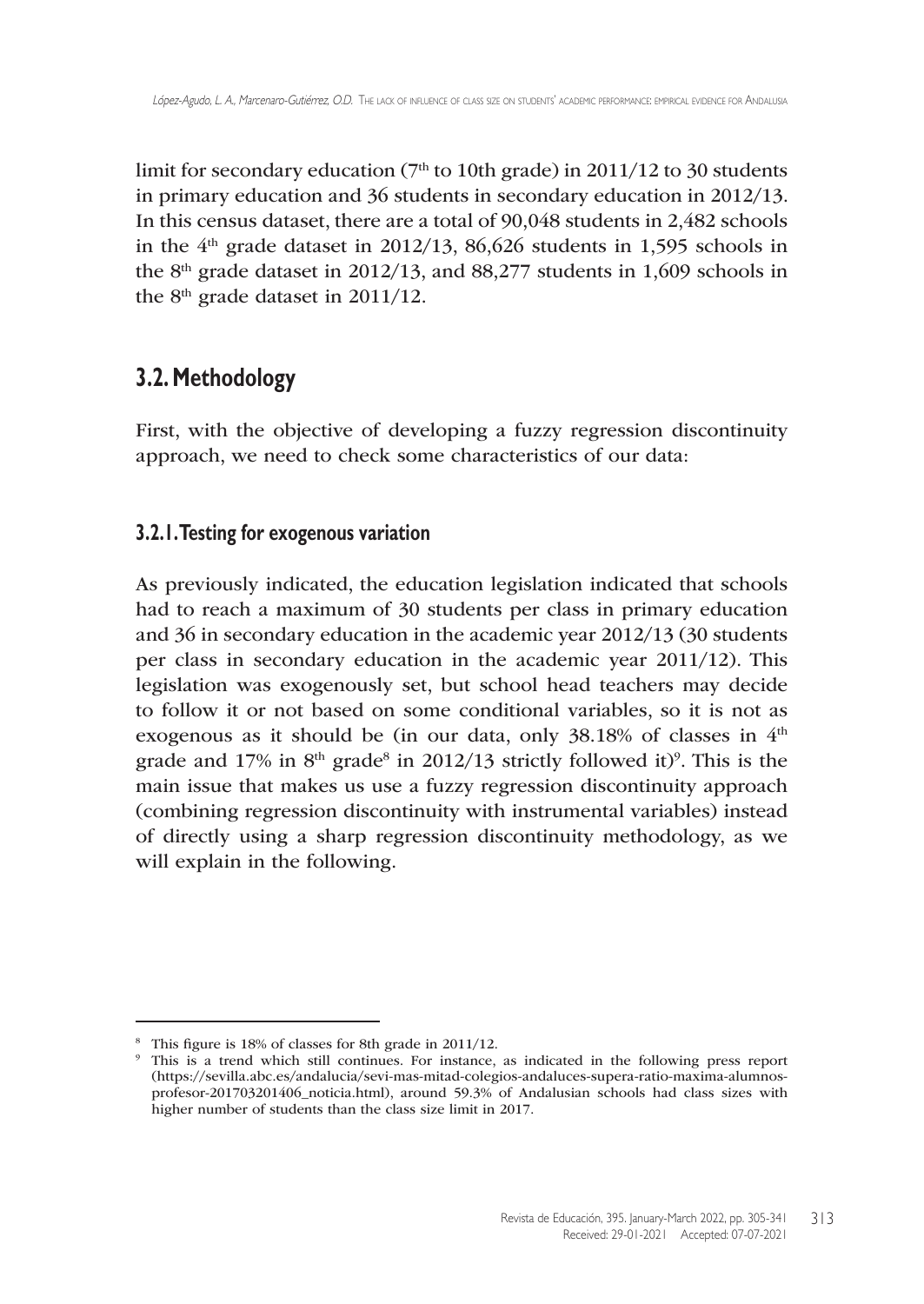### **3.2.2. Testing for discontinuity in covariates**

In order to select the sample for our fuzzy regression discontinuity strategy, we obtained the total number of students who were attending 4th and 8th grades in each school and academic year (which we called the "school size"). Then, following Angrist and Lavy (1999), we took those schools which had a school size of  $\pm$  5 students around the class size legislation figure for that academic year. For example, in 2012/13, the class size legislation for primary education (and for secondary education in 2011/12) indicated a maximum of 30 students per class, so we kept those schools which had between 26 to 35 students, 56 to 65, 86 to 95, 116 to 125, 146 to 155 and 176 to 185 students<sup>10</sup>.

The main descriptive statistics are presented in Table A1 (Appendix) for each grade and academic year, together with a test of mean differences between the population and the sample under analysis. In these statistics we can appreciate some significant differences between them in terms of students' socio-economic characteristics and school funding, with a higher number of differences for  $8<sup>th</sup>$  grade for both academic years (most likely due to the lower rate of classes which followed the class size legislation). Hence, this may be the result, again, of a non-random decision by schools on their class size, so we will add control variables for students' socio-economic status $11$  and school funding to our estimates, in order to grasp these differences.

#### **3.2.3. Testing for continuity of the density and the class size instrument**

We describe in what follows the creation of a class size instrument which will intend to solve the previously described potential non-random allocation of students to classes. In this case, the proposed instrument is the class size that schools should have set when their school size reached the class size limit indicated by the class size law, thus randomly

<sup>&</sup>lt;sup>10</sup> For 8th grade students in 2012/13, as the class size limit was 36 students per class, these figures are 32 to 41 students, 68 to 77, 104 to 113, 140 to 149, 176 to 185 and 212 to 221 students.

<sup>&</sup>lt;sup>11</sup> Concretely, we have employed a socio-economic status index which was created by AGAEVE using the highest level of education of the parents, the highest parental occupation, the number of books at home and the level of home resources. It was standardised to have mean 0 and standard deviation 1.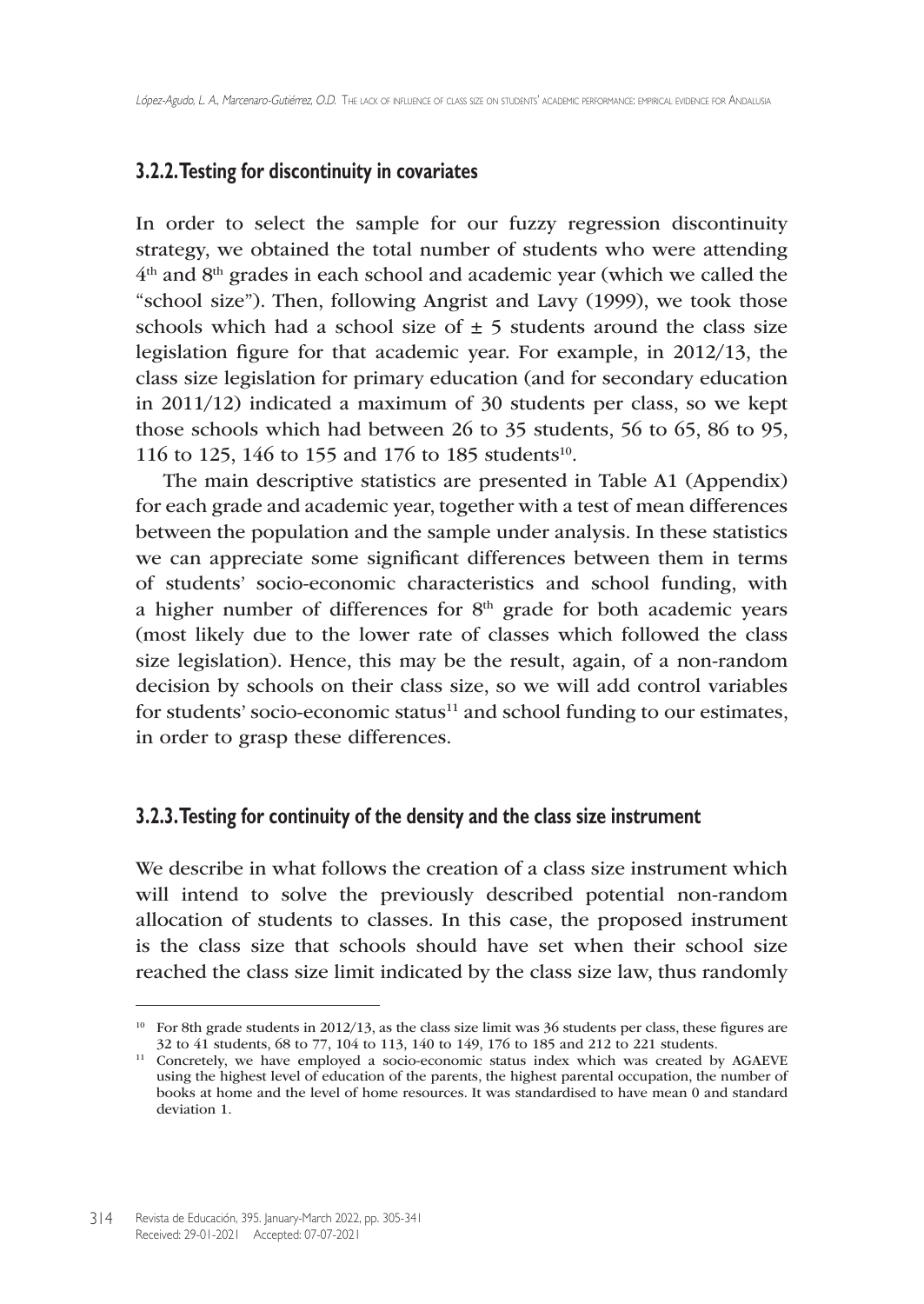distributing students in equal-size classes. In order to obtain this instrument, we followed Angrist and Lavy (1999) and calculated:

$$
CSI_{jt} = \frac{SS_{jt}}{Int\left(\frac{SS_{jt}}{CSL_t} - 1\right)} \tag{1}
$$

where *j* is the school; *t* the grade and academic year ( $t = 1$  for  $4<sup>th</sup>$  grade in 2012/13,  $t = 2$  for 8<sup>th</sup> grade in 2012/13 and  $t = 3$  for 8<sup>th</sup> grade in 2011/12);  $SS_{jt}$  is the school size in that particular grade and academic year;  $CSL_t$  is the class size limit by law for that grade and academic year (taking the value 30 for  $4<sup>th</sup>$  grade in 2012/13 – and also for  $8<sup>th</sup>$  grade in 2011/12 – and 36 for  $8<sup>th</sup>$  grade in 2012/13); for any positive number *n*, the function *Int(n)* is the largest integer lower than or equal to *n*. For instance, for  $4<sup>th</sup>$ grade in the academic year 2012/13 and school sizes between 1-30, *CSI*<sub>*x*</sub> takes the values [1-30], [15.5-30] for school sizes between 31-60, [20.33- 30] for 61-90, [22.75-30] for 91-120, and so on. Concretely, this class size instrument shows the class size which should have been set in the case that the schools had exactly followed the class size law when their school size reached the class size limit. As an example, whenever the school size reached to 32 in  $4<sup>th</sup>$  grade in 2012/13 (2 students over the limit) then students should have been randomly separated into two classes of 16 students. Thus, to the extent that this class size instrument is based on an exogenous class size regulation, our instrument may follow the *independence/exogeneity* assumption.

In the following we present some graphics on the relationship between class size and our class size instrument (Figure 1) for both  $4<sup>th</sup>$  and  $8<sup>th</sup>$ grades in 2012/13 (and  $8<sup>th</sup>$  grade in 2011/12). As it can be appreciated (and previously indicated), it seems that schools do not exactly follow the law in terms of dividing their students in similar size classes when the school size reaches the class size limit. The actual class size and the class size instrument present a significant correlation of  $0.77$  in  $4<sup>th</sup>$  grade and  $0.41$ in  $8<sup>th</sup>$  grade in 2012/13 (0.50 in  $8<sup>th</sup>$  grade in 2011/12) so, as a preliminary approach, it seems that this instrument may be enough correlated with the endogenous variable that it instruments, accomplishing the *relevance assumption* (needing also a Stock & Yogo, 2005, test of weak instruments to check this, as we will see in the Results' section).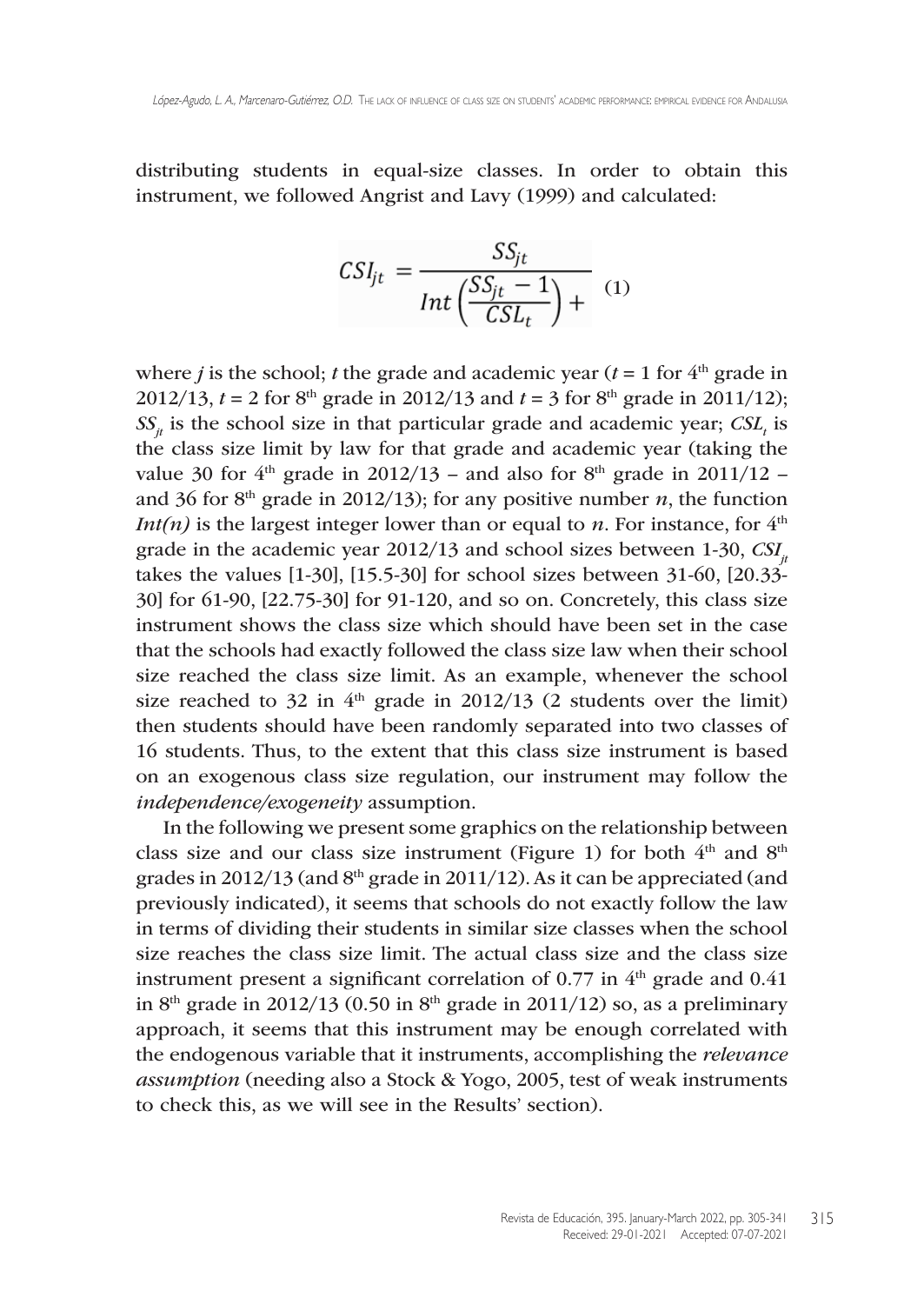

### FIGURE 1. Relationship between class size and the class size instrument



316 Revista de Educación, 395. January-March 2022, pp. 305-341 Received: 29-01-2021 Accepted: 07-07-2021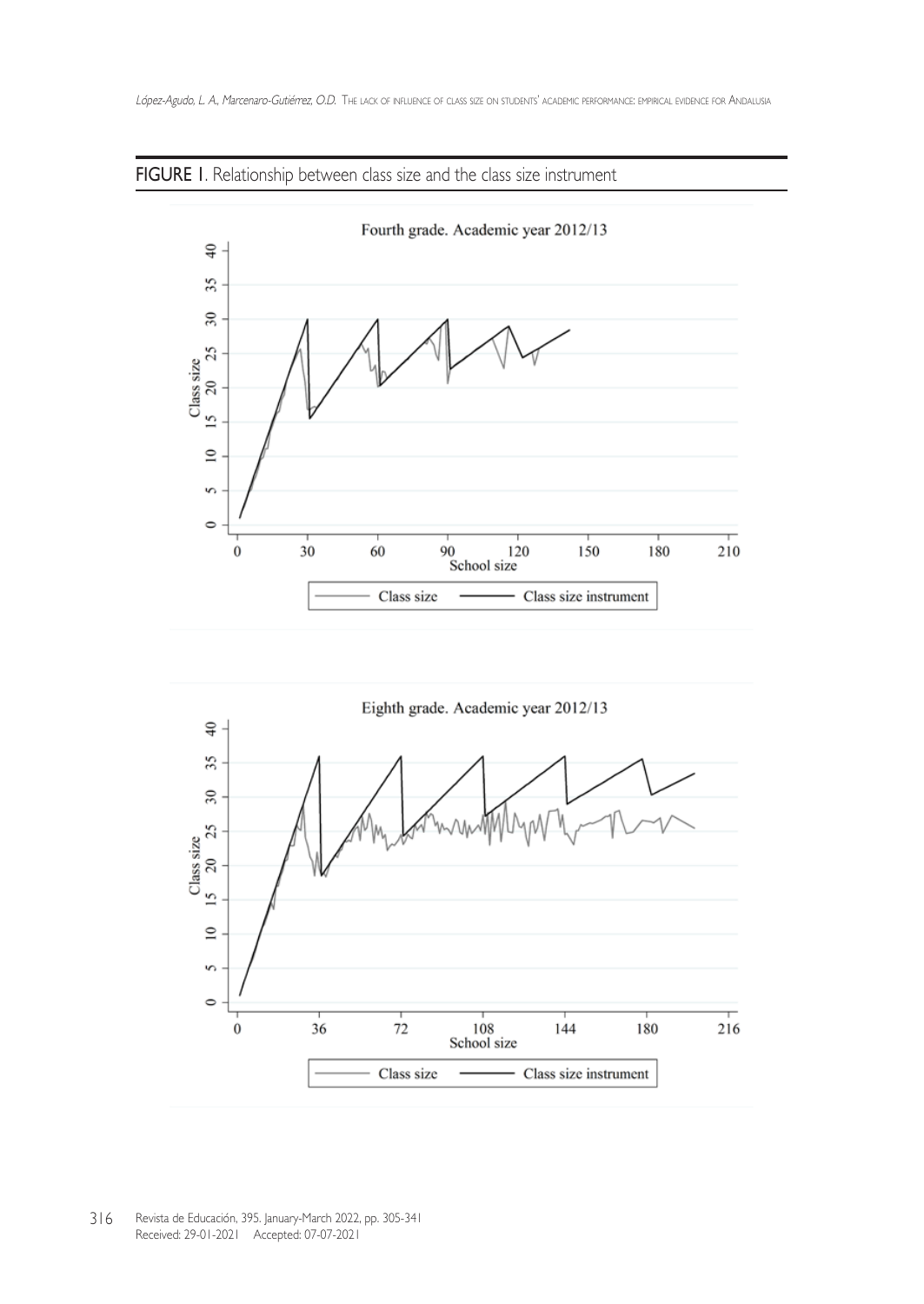

Notes: Class sizes are calculated by school size. Source: Authors' own calculations.

#### **3.2.4. Testing for discontinuity in the outcome variables**

As indicated by Feir, Lemieux, and Marmer (2016), we need the discontinuity of the outcomes not being weak to make our identification strategy work. In order to check this, we have plotted the relationship between standardised administrative scores in reading (Figure 2) and mathematics (Figure 3), for both  $4<sup>th</sup>$  and  $8<sup>th</sup>$  grades in 2012/13 (and  $8<sup>th</sup>$ grade in 2011/12), together with the class size instrument. It seems that there is a positive relationship between the class size instrument and students' standardised administrative scores (contrary to what is found in the literature), to the extent that standardised administrative scores seem to mimic the behaviour of the class size instrument, even in the "jumpdowns" of the cut-off points of the class size instrument. This correlation seems to indicate that our regression discontinuity strategy may work (if the class size instrument is not correlated to the error term; we will check this when applying the Wooldridge, 1995, endogeneity test in the Results' section).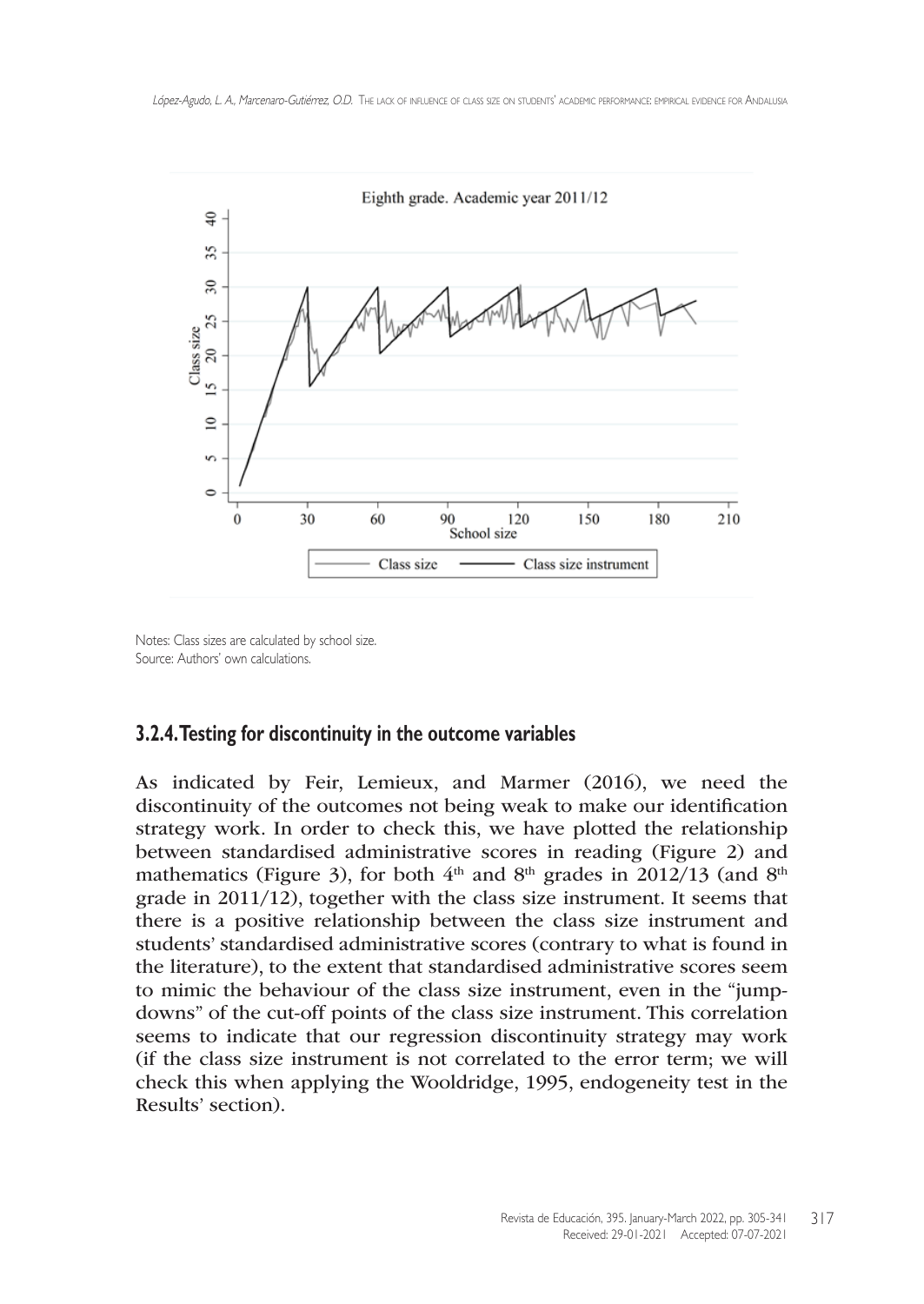FIGURE 2. Relationship between the class size instrument and reading standardised administrative scores



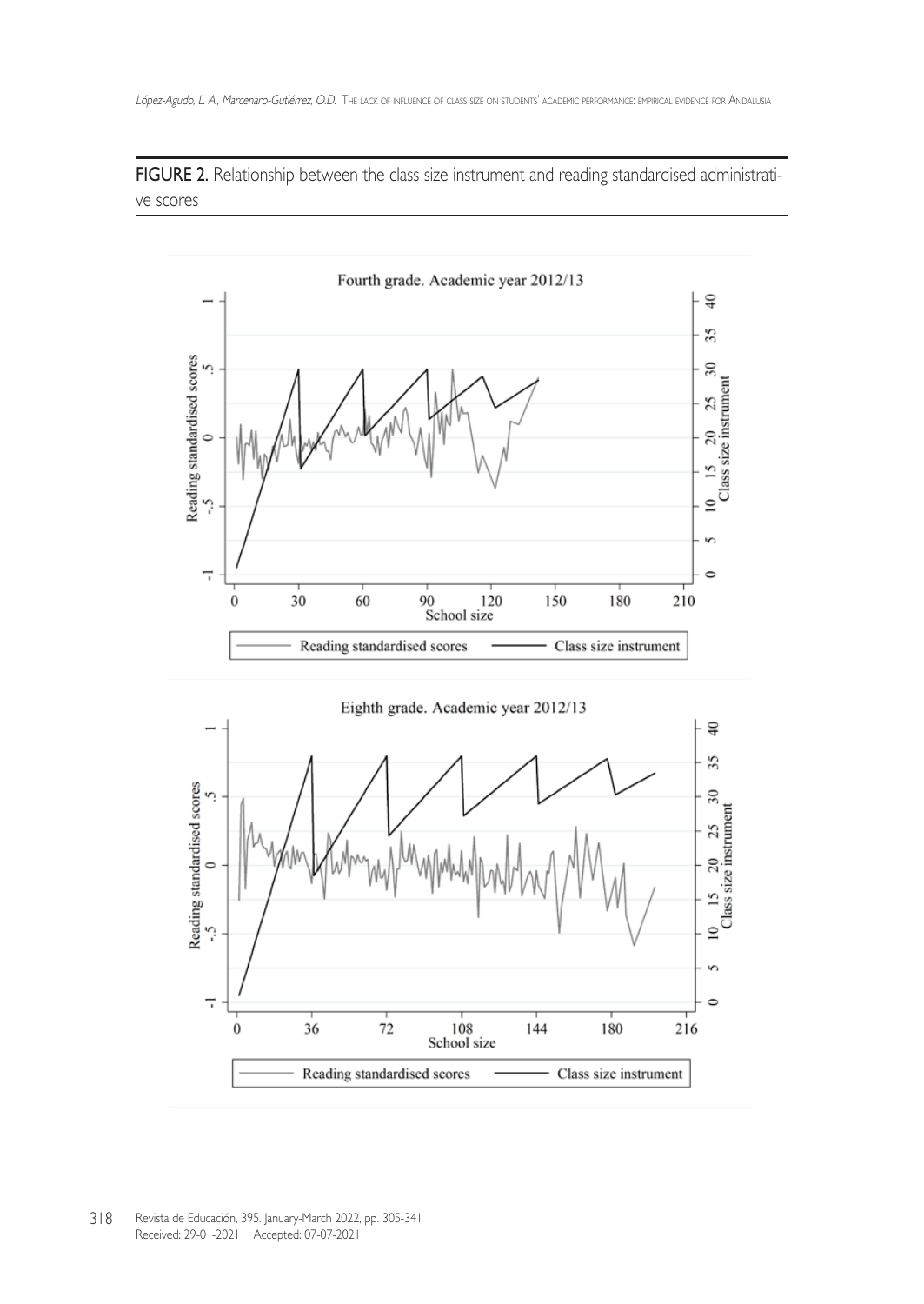

Notes: Reading standardised administrative scores are calculated by school size. Source: Authors' own calculations.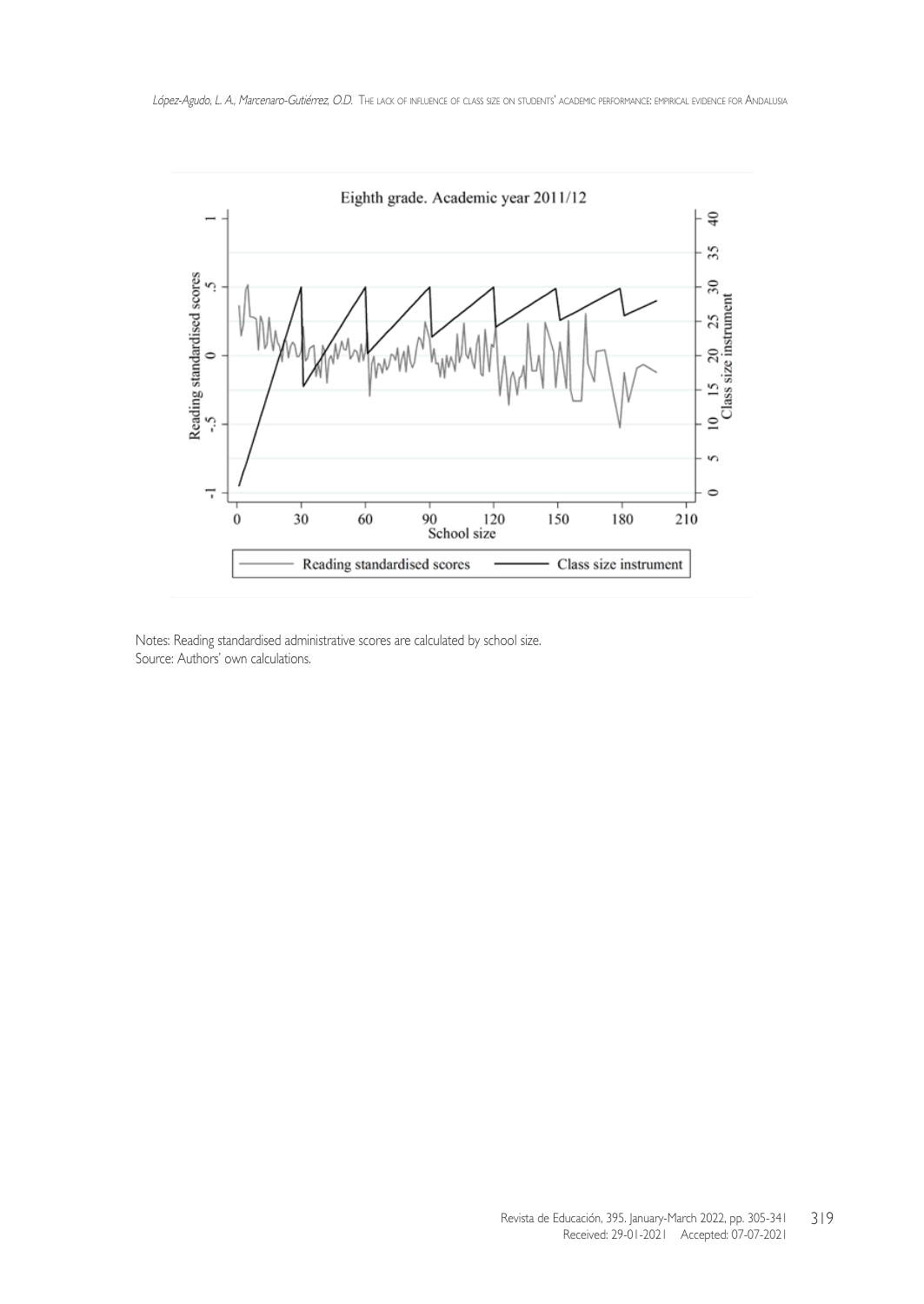FIGURE 3. Relationship between the class size instrument and mathematics standardised administrative scores



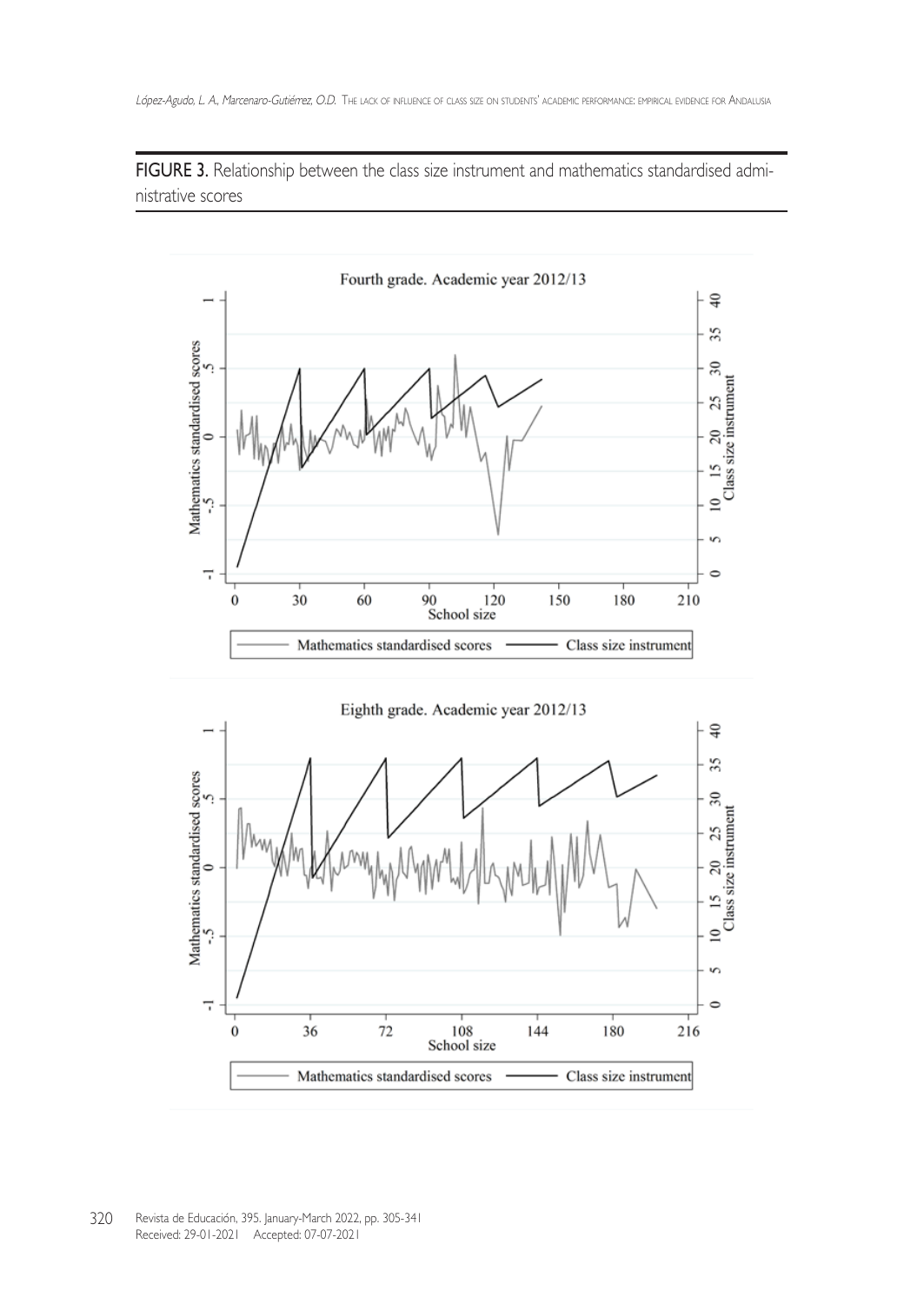

Notes: Mathematics standardised administrative scores are calculated by school size. Source: Authors' own calculations.

There are two additional properties that our class size instrument has to accomplish. First, the *exclusion restriction*, which states that the only influence channel of the instrument on students' academic performance is through class size. As we have previously found, the instrument seems to accomplish this restriction, as it seems to be related to the outcomes of interest (as found in Figures 2 and 3) and the potential confounders for this relationship may be controlled by both the use of fuzzy regression discontinuity and socio-economic background controls. The second one is the *monotonicity property* (Barua & Lang, 2016; Dhuey, Figlio, Karbownik, & Roth, 2019; or Fiorini & Stevens, 2014). Barua and Lang (2016, p. 348) defined it as "while the instrument may have no effect on some individuals, all of those who are affected should be affected unidirectionally"12. Therefore, in the view of the previous results, it seems

 $12$  It was defined by Fiorini and Stevens (2014) as "fo r a given change in the value of the instrument, it cannot be that some individuals increase treatment intensity while others decrease treatment intensity" (p. 2).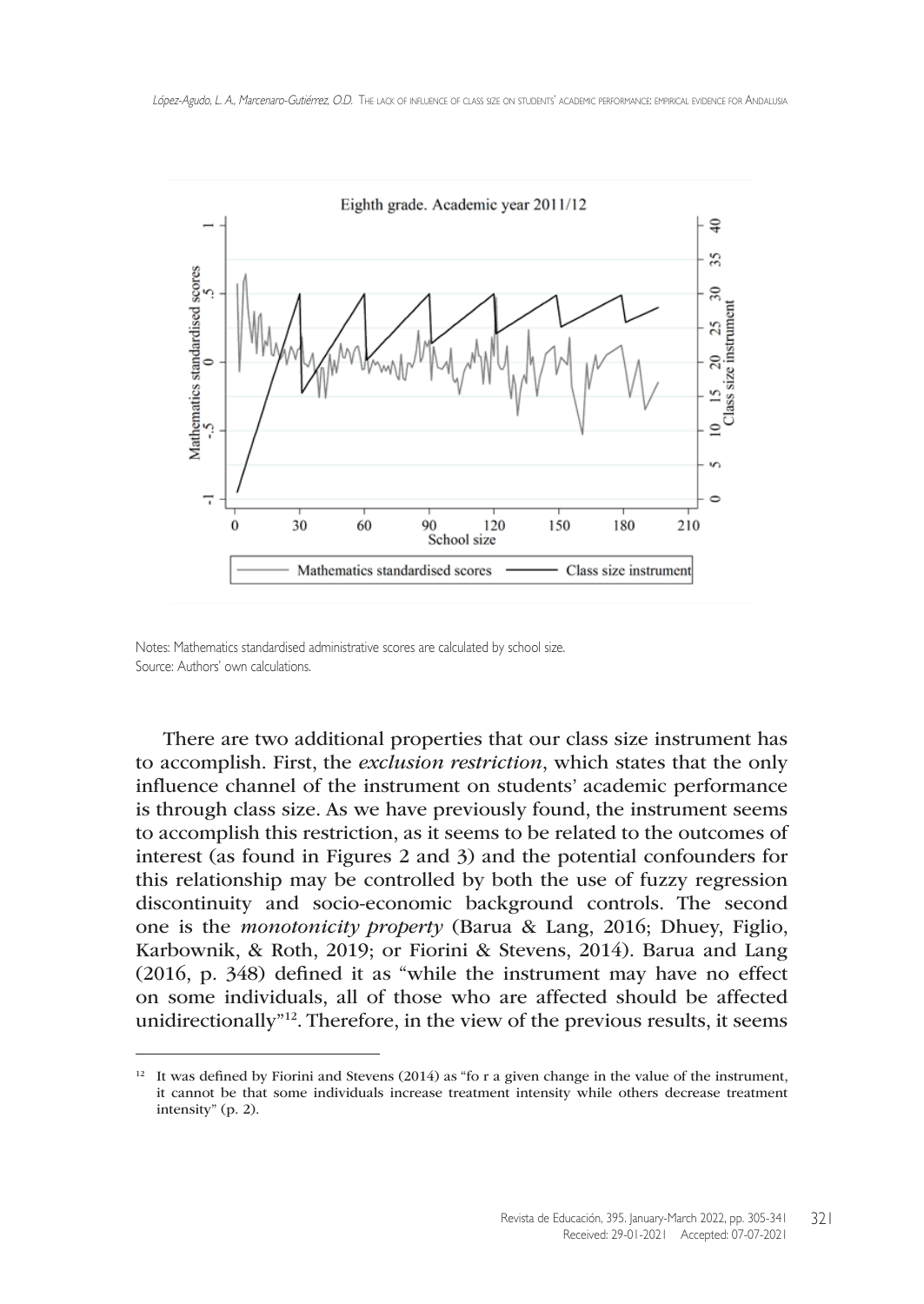that the monotonicity property is accomplished, as there seems to be an increasing trend in standardised administrative scores with the class size instrument, which begins whenever we reach to a class size cut-off.

### **3.2.5. Ordinary least squares and census estimations**

In order to see how using a simple regression approach may bias our results we present Table I. In this table the census information has been employed, analysing the influence of class size (specification I) and that of our instrument of class size (specification II) on students' standardised administrative scores. As it can be appreciated, this influence is positive in the case of the class size variable, but differs depending on the grade and academic year for the class size instrument (ranging from negative to positive). Then, we can see here that, in the first case, the omission of relevant variables explaining students' standardised administrative scores may positively bias the class size influence. In the second case, the use of the class size instrument, which represents a "proper" division of classes, is free of this omission; however, although ideal for our research work, this last division does not reflect reality.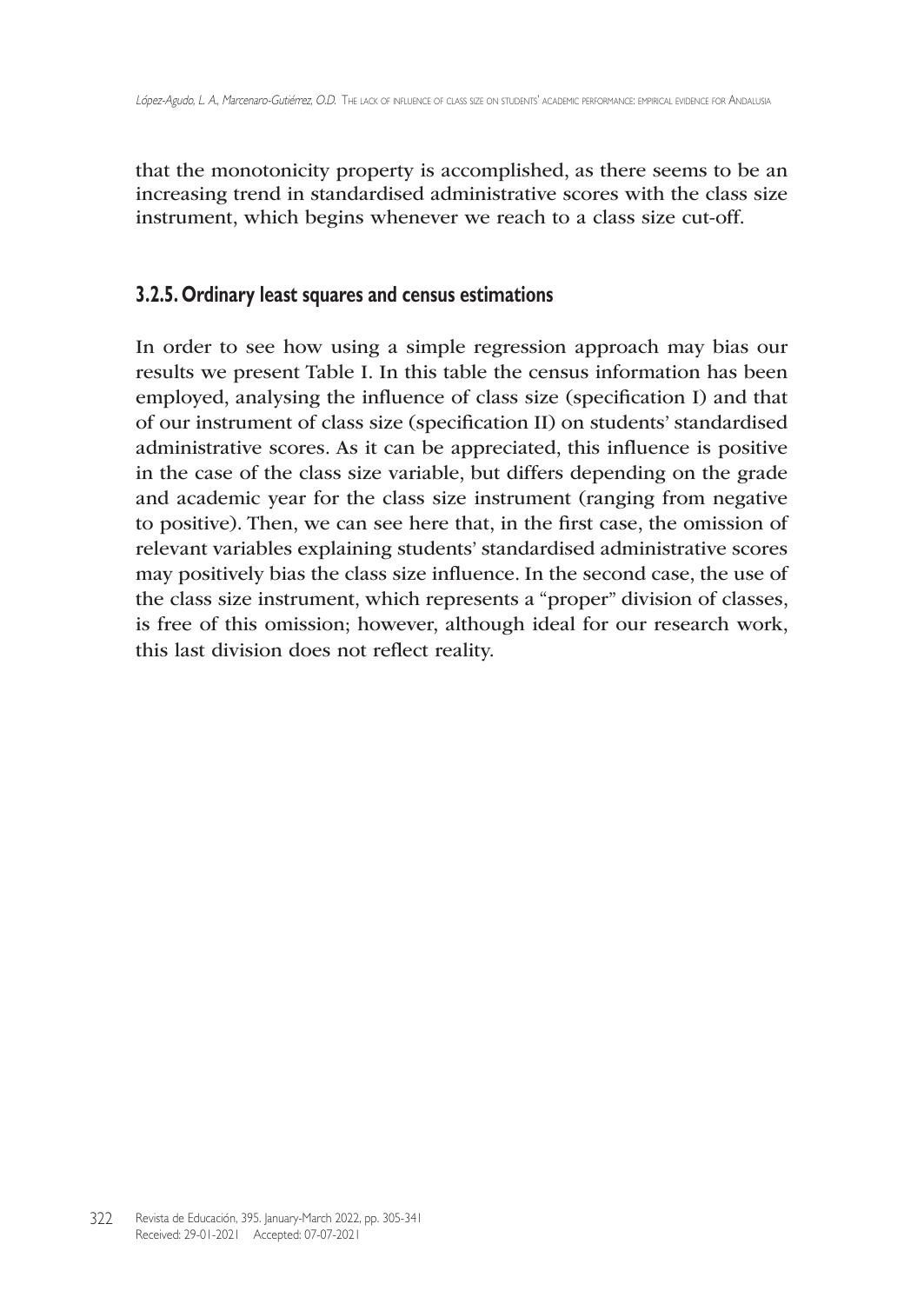| i<br>:                           |
|----------------------------------|
|                                  |
| יו וח רבחות המוווחי<br>j         |
| . 5 3 7                          |
| i<br>$\frac{1}{2}$<br>さくらく こうしょう |
| $\frac{1}{4}$                    |
| こてこも とく りこ ここてもく                 |
|                                  |
| $-1.1$                           |
| .<br>י<br>י<br>;<br>Ì<br>1       |

|                                   |             | Fourth grade. 2012/13 |                |                  |             | Eighth grade. 2012/13 |          |                    |             | Eighth grade. 2011/12 |          |               |
|-----------------------------------|-------------|-----------------------|----------------|------------------|-------------|-----------------------|----------|--------------------|-------------|-----------------------|----------|---------------|
|                                   |             | Specification         |                | Specification II |             | Specification         |          | Specification II   |             | Specification         |          | Specification |
| Variables                         | Reading     | Mathematics           | <b>Reading</b> | Mathematics      | Reading     | Mathematics           | Reading  | <b>Mathematics</b> | Reading     | Mathematics           | Reading  | Mathematics   |
| Class size                        | $0.013***$  | $0.010^{***}$         |                |                  | $0.017***$  | $0.017***$            |          |                    | $0.016**$   | $0.016***$            |          |               |
|                                   | (0.002)     | (0.002)               |                |                  | (0.002)     | (0.002)               |          |                    | (0.002)     | (0.002)               |          |               |
| <b>Classes size</b><br>instrument |             |                       | 0.000%         | 0.006 ***        |             |                       | **8000;  | -0.000"            |             |                       | $-0.003$ | $-0.002$      |
|                                   |             |                       | (0.002)        | (0.002)          |             |                       | (0.002)  | (0.002)            |             |                       | (0.002)  | (0.002)       |
| Constant                          | $-0.297***$ | $-0.226***$           | $-0.219***$    | ** 0.130f        | $-0.420$ ** | ***/99.9              | 0.236*** | $0.205***$         | $-0.397***$ | $-0.376***$           | 0.064    | 0.057         |
|                                   | (0.037)     | (0.035)               | (0.039)        | (0.038)          | (0.039)     | (0.040)               | (0.041)  | (0.043)            | (0.043)     | (0.042)               | (0.053)  | (0.054)       |
|                                   |             |                       |                |                  |             |                       |          |                    |             |                       |          |               |
| Observations                      | 88,909      | 88,905                | 88,909         | 88,905           | 85,915      | 85,920                | 85,915   | 85,920             | 86,600      | 86,596                | 86,600   | 86,596        |
| R-squared                         | 0.003       | 0.002                 | 0.002          | 0.001            | 0.008       | 0.007                 | 0.002    | $\overline{0}$     | 0.007       | 0.006                 | 0.000    | 0.000         |
|                                   |             |                       |                |                  |             |                       |          |                    |             |                       |          |               |

Notes: Standard errors are in parentheses and clustered at district level. Notes: Standard errors are in parentheses and clustered at district level.

Estimation method: Ordinary least squares. Estimation method: Ordinary least squares.

Received: 29-01-2021 Accepted: 07-07-2021

Dependent variable: Standardised administrative scores using the mean and standard deviations of the population. Dependent variable: Standardised administrative scores using the mean and standard deviations of the population.

Coefficient: \*\*\*\* Significant at 1%, \*\* significant at 5%, \* significant at 10%.<br>Coefficient: \*\*\*\* Significant at 1%, \*\* significant at 5%, \* significant at 10%.<br>Source: Authors' own calculations. Coefficient: \*\*\* Significant at 1%, \*\* significant at 5%, \* significant at 10%.

Source: Authors' own calculations.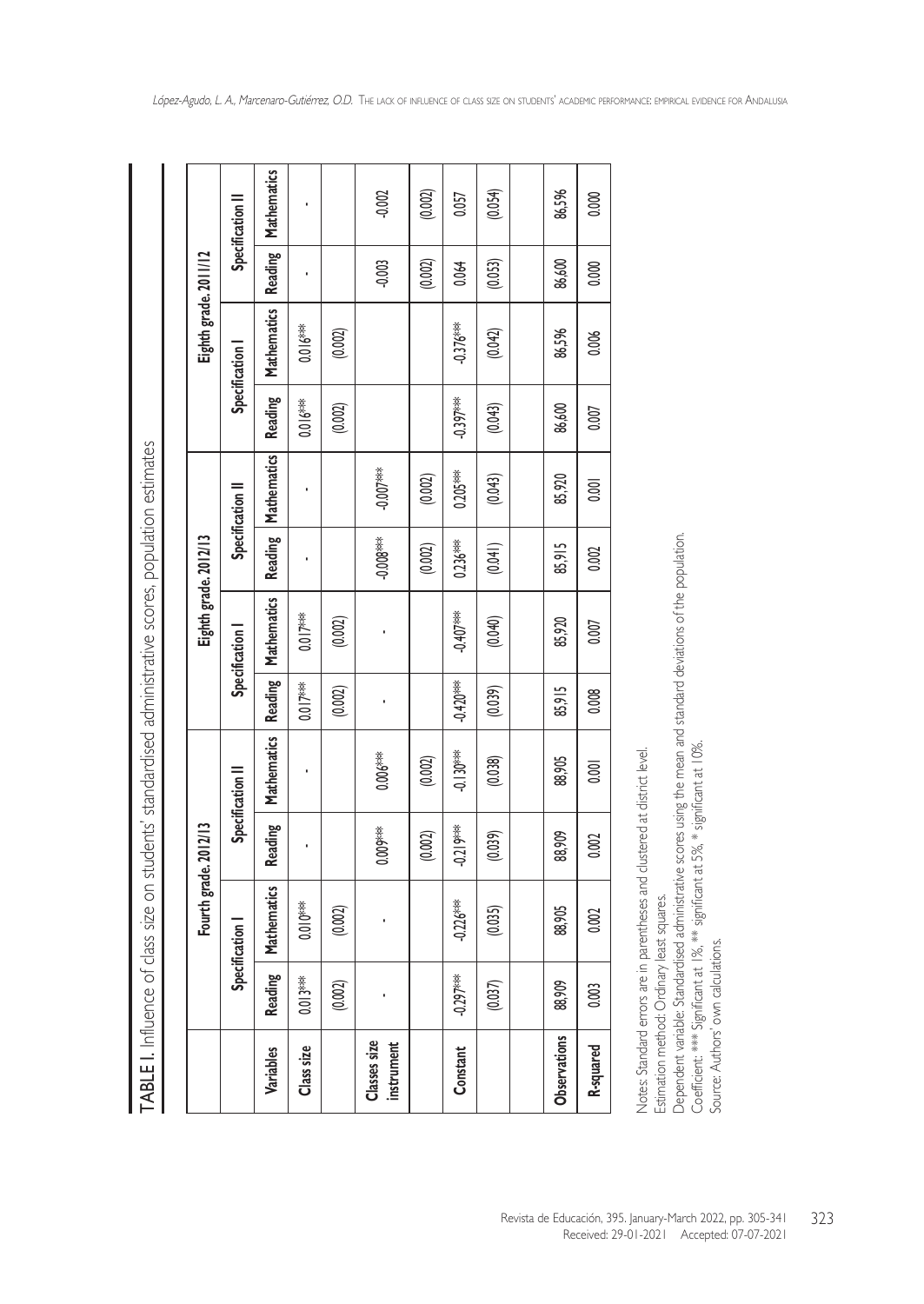Thus, we have to move to our fuzzy regression discontinuity approach in order to get closer to the influence of class size on students' academic performance.

#### **3.2.6. Fuzzy regression discontinuity**

Once we have defined our class size instrument, we can implement the fuzzy regression discontinuity methodology. In order to do this, we stick only to our sample of analysis (schools which had a school size of  $\pm$  5 students around the class size legislation figure for that academic year) and estimate the following model, separately for each academic year:

$$
Y_{icjt} = \alpha + \beta C S_{cjt} + \rho X_{icjt} + \delta C_{cjt} + \gamma S C H_{it} + \varepsilon_{icjt}
$$
\n
$$
\tag{2}
$$

where *i* represents the student, *c* the class, *j* the school and *t* the grade and academic year ( $t = 1$  for  $4<sup>th</sup>$  grade in 2012/13,  $t = 2$  for  $8<sup>th</sup>$  grade in 2012/13 and  $t = 3$  for 8<sup>th</sup> grade in 2011/12);  $Y_{ict}$  are students' standardised administrative scores (in reading or mathematics)<sup>13</sup>;  $CS_{ct}$  is class size;  $X_{\text{ict}}$  are student observable characteristics;  $C_{\text{ct}}$  are class observable characteristics;  $SCH_{u}$  are school observable characteristics;  $\alpha$  is a constant term and  $\varepsilon_{ict}$  is the idiosyncratic error term.

As previously argued, our variable of interest  $(CS_{\zeta})$  may be biased by the particular decision of each school head teacher in terms of class division. Because of that, we estimate our main model by the use of two-stage ordinary least squares, for each grade and academic year. Our instrument is the previously defined  $CSI_{ij}$ . The underlying idea is to instrument the class size variable using, as instrument, the class size which schools should have set if they had followed the education legislation, together with the rest of variables which may explain the differences between these two class sizes. Then, in the first stage of this procedure we regress the class size variable on the class size instrument and these variables:

$$
CS_{cjt} = \pi_0 + \pi_1 CSl_{jt} + \pi_2 X_{icjt} + \pi_3 C_{cjt} + \pi_4 SCl_{jt} + \vartheta_{icjt}
$$
\n(3)

<sup>&</sup>lt;sup>13</sup> This standardisation has been performed using the mean and standard deviations of the population and is aimed at interpreting the results as effect sizes, for international comparisons.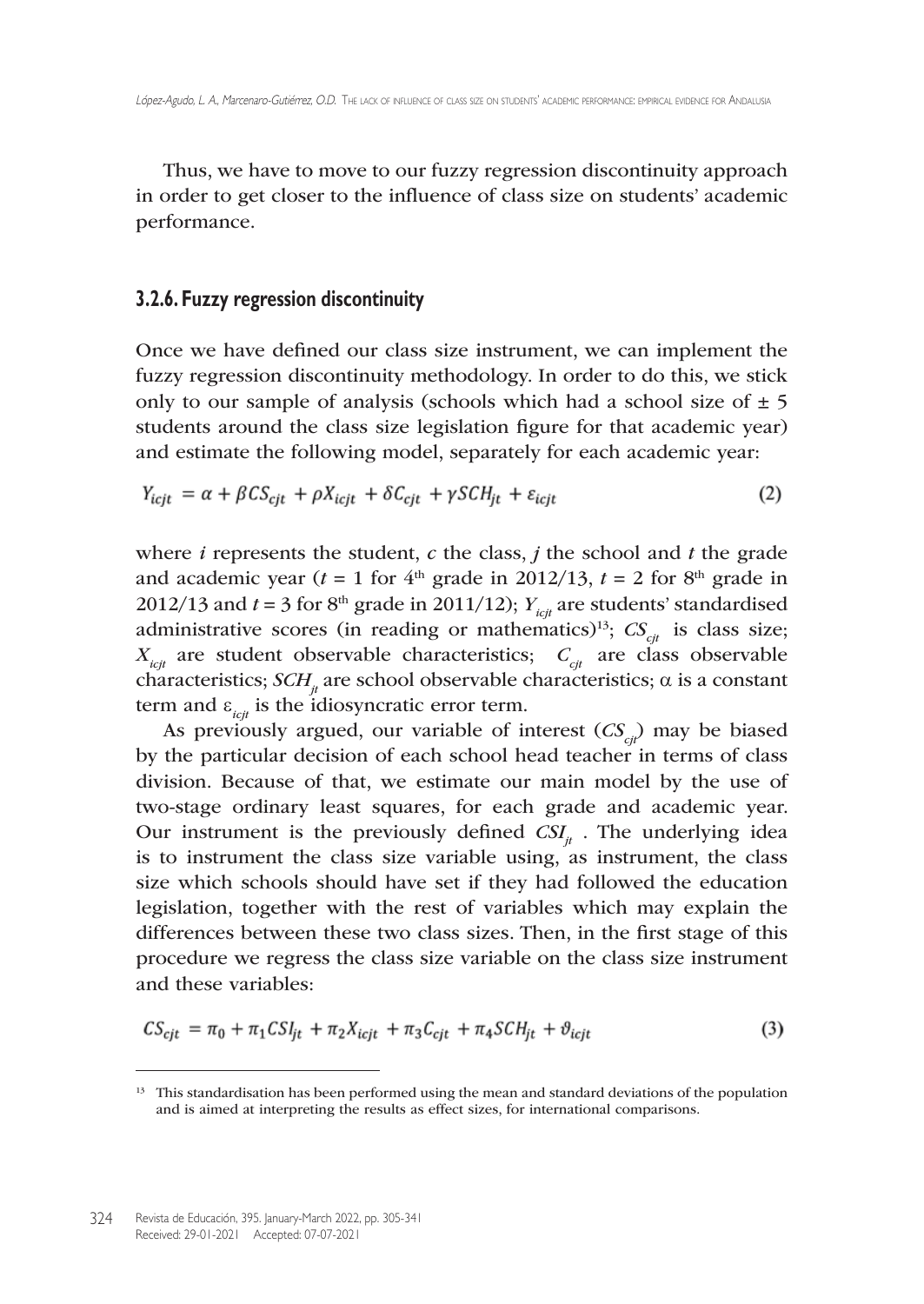Where  $\pi$  are the coefficients of the controlled variables and  $\vartheta_{ict}$  the idiosyncratic error term. Once these variables have been controlled for, we can obtain the predicted value of class size from equation (3), i.e.

 $\widehat{CS}_{cjt}$ , which would be free of their influence. Then, we can continue to the second stage, in which we substitute  $CS_{\text{ch}}$  from equation (2) with this predicted value ( $\widehat{CS}_{cjt}$ ):

$$
Y_{icjt} = \alpha + \beta \widehat{CS}_{cjt} + \rho X_{icjt} + \delta C_{cjt} + \gamma \mathcal{S}CH_{jt} + \varepsilon_{icjt}
$$
\n
$$
\tag{4}
$$

The β coefficient would be measuring the influence of class size on students' standardised administrative scores. The fact that this coefficient is measuring our influence of interest depends on the identification of those variables which are making  $CS_{ct}$  differ from  $CSI_{it}$ . Then, we have controlled students' characteristics  $(X_{i,j})$  such as sex, socio-economic status and competences (in reading or mathematics). In the case of class variables  $(C_{ci})$ , we have controlled by the years of experience of the tutor teacher – as previously indicated by Breton (2014) or Hanushek (2011), this experience may condition the influence of class size on students' academic performance. Regarding to school variables (*SCH<sub>ii</sub>*), we have controlled by school funding and school size. It has also been controlled by squared school size, in order to find potential non-linearities. As a robustness check of our results and following Angrist and Lavy (1999), we have also employed a piecewise school size variable<sup>14</sup>. Furthermore, we added a district size variable and the sample has been clustered by district, in order to account for potential differences between districts in the amount of students who can access to the schools.

<sup>&</sup>lt;sup>14</sup> The underlying idea of this piecewise school size variable is to create a continuous piecewise linear trend similar to the slope of school size on the linear segments (as suggested by Angrist & Lavy, 1999). Denoting the school size variable as , for 4th grade in the academic year 2012/13 (), this piecewise function is defined as for the interval [1, 30], for the interval [31, 60], for the interval [61, 90], for the interval [91, 120], for the interval [121, 150] and for the interval [151, 180]. For 8th grade in the academic year 2012/13 (), this piecewise function is defined as for the interval [1, 36], for the interval  $[37, 72]$ , for the interval  $[73, 108]$ , for the interval  $[109, 144]$ , for the interval  $[145]$ , 180] and for the interval [181, 216]. For 8th grade in the academic year 2011/12 (), the piecewise school size function is defined as for the interval [1, 30], for the interval [31, 60], for the interval [61, 90], for the interval [91, 120], for the interval [121, 150], for the interval [151, 180] and for the interval [181, 210].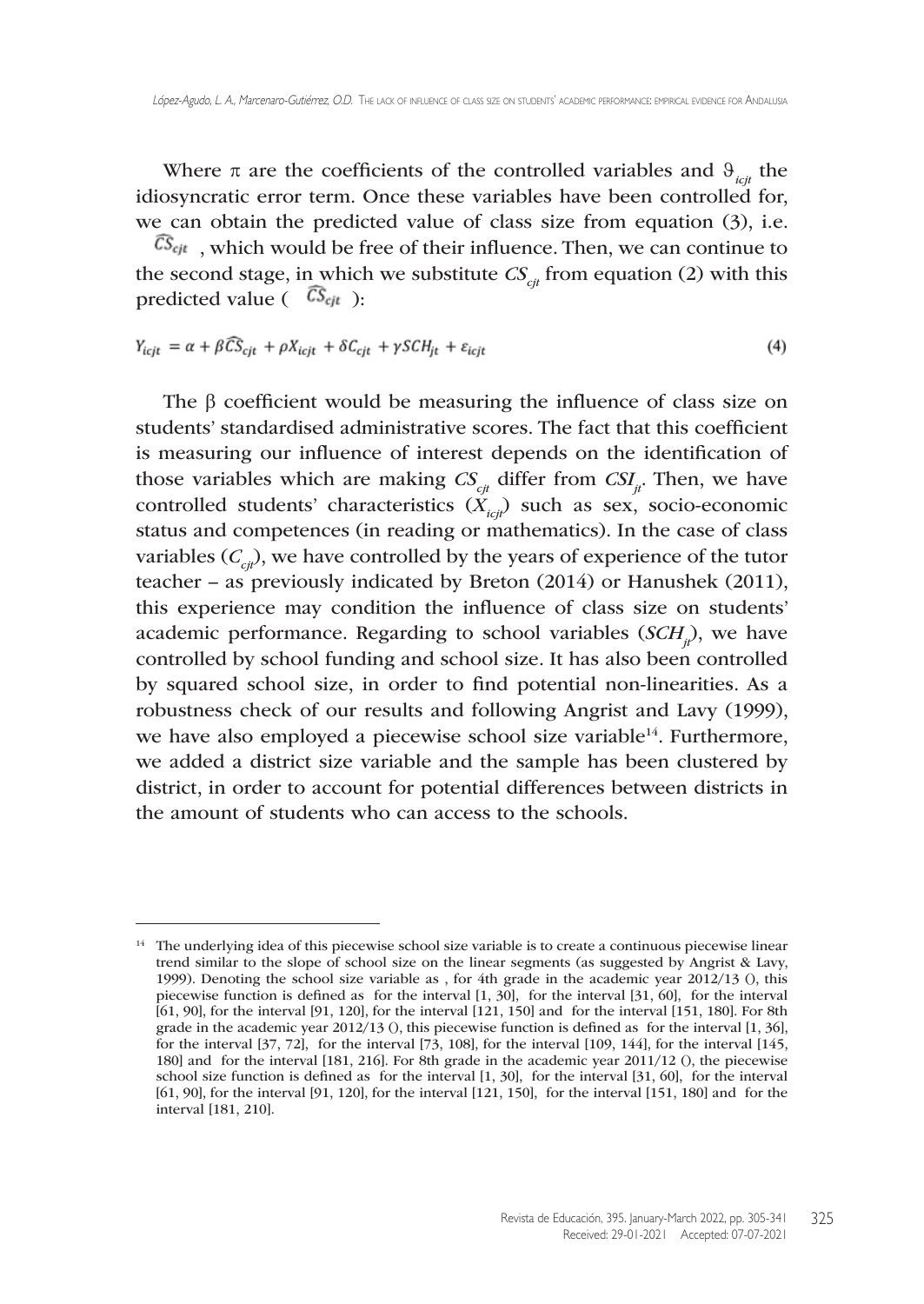## **4. Results**

The main results for our fuzzy regression discontinuity analysis are presented in Table II. First, in specification I we have included as controls only class size, school size and the quadratic school size, finding that class size does not seem to have any influence on students' standardised administrative scores in any of the cases. Then, in specification II, we have included the rest of the previously described controls. As we can appreciate, again, class size seems to have a null influence on students' standardised administrative scores. Regarding the rest of the variables, there are some of them which may be more important than class size to explain students' standardised administrative scores: girls seem to perform better than boys in around 0.03 and 0.10 standard deviations (SD) in  $4<sup>th</sup>$  grade and between 0.16 to 0.20 SD in  $8<sup>th</sup>$  grade; in the case of the socio-economic status of students, it has also a positive influence on students' standardised administrative scores (around 0.23 SD in 4<sup>th</sup> grade and between 0.14 to 0.18 SD in  $8<sup>th</sup>$  grade for each 1 SD increase in this index). Furthermore, students' standardised competences have a positive influence on students' standardised administrative scores – around 0.58 SD in  $4<sup>th</sup>$  grade and between 0.49 to 0.58 SD in  $8<sup>th</sup>$  grade for each 1 SD increase on students' competences<sup>15</sup>.

<sup>&</sup>lt;sup>15</sup> The estimations on Table II have been replicated not including students' standardised competences and results do not change. These estimations will be provided upon request to the authors.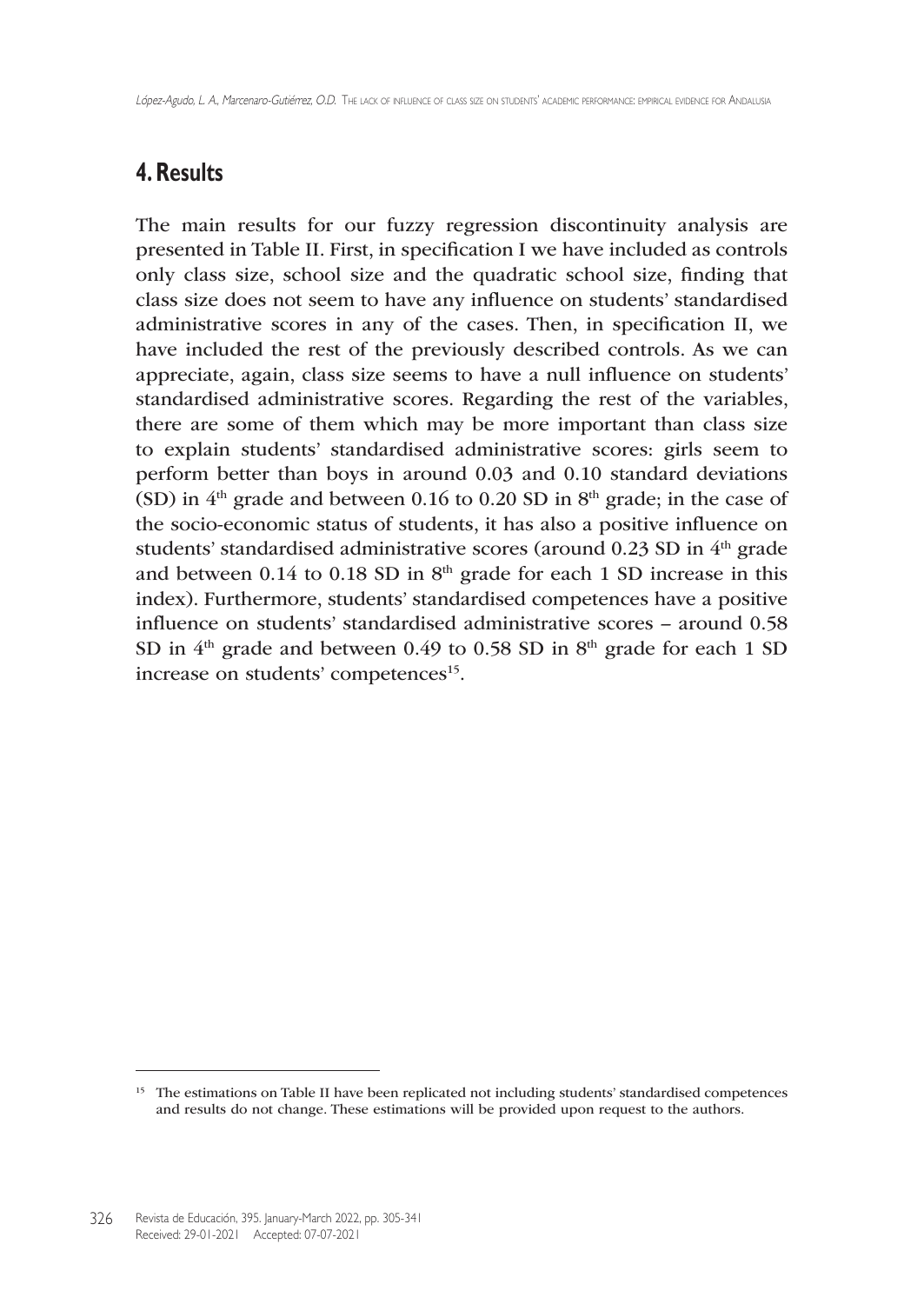|                                                            |          |                       |            | Specification I       |                |                       |               |                                             |            | Specification II |           |                                               |
|------------------------------------------------------------|----------|-----------------------|------------|-----------------------|----------------|-----------------------|---------------|---------------------------------------------|------------|------------------|-----------|-----------------------------------------------|
|                                                            |          | Fourth grade. 2012/13 |            | Eighth grade. 2012/13 |                | Eighth grade. 2011/12 |               | Fourth grade. 2012/13                       |            |                  |           | Eighth grade. 2012/13   Eighth grade. 2011/12 |
| Variables                                                  | Reading  | Mathemat-             | Read-      | Mathemat-             | <b>Reading</b> | Mathemat-             | Reading       | Mathemat-                                   | Read-      |                  | Mathemat- | Read-                                         |
|                                                            |          | <u>ୁ</u>              | ە <u>م</u> | <u>ي</u>              |                | <u>ප</u>              |               | <u>ୁ</u>                                    | ە <u>م</u> |                  | <u>يّ</u> | ە <u>م</u>                                    |
| Class size                                                 | $-0.001$ | $-0.004$              | $-0.018$   | 0.018                 | $0.022*$       | 0.019                 | $-0.022$      | $-0.032$                                    | 0.003      |                  | 0.013     | $\frac{1}{2}$                                 |
|                                                            | (0.008)  | (0.008)               | (0.038)    | (0.038)               | (0.012)        | (0.012)               | (0.019)       | (0.020)                                     | (0.041)    |                  | (0.039)   | (0.027)                                       |
| School size                                                | 0.004    | 0.006                 | 0.003      | $-0.004$              | 0.002          | $-0.001$              | 0.005         | 0.007                                       | 0.001      |                  | $-0.002$  | $0.005\ensuremath{^*}$                        |
|                                                            | (0.004)  | (0.005)               | (0.007)    | (0.006)               | (0.002)        | (0.001)               | (0.003)       | (0.003)                                     | (0.007)    |                  | (0.007)   | (0.003)                                       |
| Squared school size                                        | $-0.000$ | 0.000                 | $-0.000$   | 0.000                 | $-0.000$       | 0.000                 | $-0.000$      | $-0.000*$                                   | $-0.000$   |                  | 0.000     | $-0.000$ **                                   |
|                                                            | (0.000)  | (0.000)               | (0.000)    | (0.000)               | (0.000)        | (0.000)               | (0.000)       | (0.000)                                     | (0.000)    | (0.000)          |           | (0.000)                                       |
| Teacher's years of experience (Ref.: less than<br>5 years) |          |                       |            |                       |                |                       |               |                                             |            |                  |           |                                               |
| 20 years or more                                           |          |                       | ï          |                       |                |                       | $-0.183***$   | $-0.192***$                                 | 0.047      | 0.006            |           | <b>0.040</b>                                  |
|                                                            |          |                       |            |                       |                |                       | (0.049)       | (M)                                         | (0.054)    | (0.062)          |           | (0.032)                                       |
| 10 years or more and less than 20                          | ï        |                       | í,         |                       |                |                       | $-0.144$      | $-0.16$ <sup><math>\frac{3}{2}</math></sup> | 0.027      | $-0.025$         |           | 0.012                                         |
|                                                            |          |                       |            |                       |                |                       | (0.055)       | (0.054)                                     | (0.052)    | (0.062)          |           | (0.033)                                       |
| 5 years or more and less than 10                           |          |                       | ï          |                       |                |                       | $-0.078$      | $-0.149***$                                 | 0.050      | $-0.04$          |           | $-0.002$                                      |
|                                                            |          |                       |            |                       |                |                       | (0.051)       | (0.050)                                     | (0.048)    | (0.056)          |           | (0.031)                                       |
| School funding: (Ref.: public)                             |          |                       |            |                       |                |                       |               |                                             |            |                  |           |                                               |
| Private                                                    |          |                       | ï          |                       |                |                       | 0.004         | $-0.032$                                    | $0.612***$ | $0.387***$       |           | 0.081                                         |
|                                                            |          |                       |            |                       |                |                       | (0.167)       | (0.127)                                     | (0.153)    | (0.143)          |           | (0.153)                                       |
| Semi-private                                               |          |                       | í,         |                       |                |                       | 0.050         | 0.166                                       | $-0.044$   | $-0.156$         |           | $-0.084$                                      |
|                                                            |          |                       |            |                       |                |                       | (0.141)       | (0.150)                                     | (0.171)    | (0.178)          |           | (0.158)                                       |
| District size                                              |          |                       |            |                       |                |                       | 0.000         | 0.000                                       | 0.000      | $-0.000*$        |           | $-0.000$ **                                   |
|                                                            |          |                       |            |                       |                |                       | (0.000)       | (0.000)                                     | (0.000)    | (0.000)          |           | (0.000)                                       |
| Female (Ref.: male)                                        |          |                       |            |                       |                |                       | $\frac{1}{2}$ | $0.03$   ***                                | $0.156***$ | $0.199***$       |           | $ 0.179***$                                   |

TABLE II. Influence of class size on students' standardised administrative scores TABLE II. Influence of class size on students' standardised administrative scores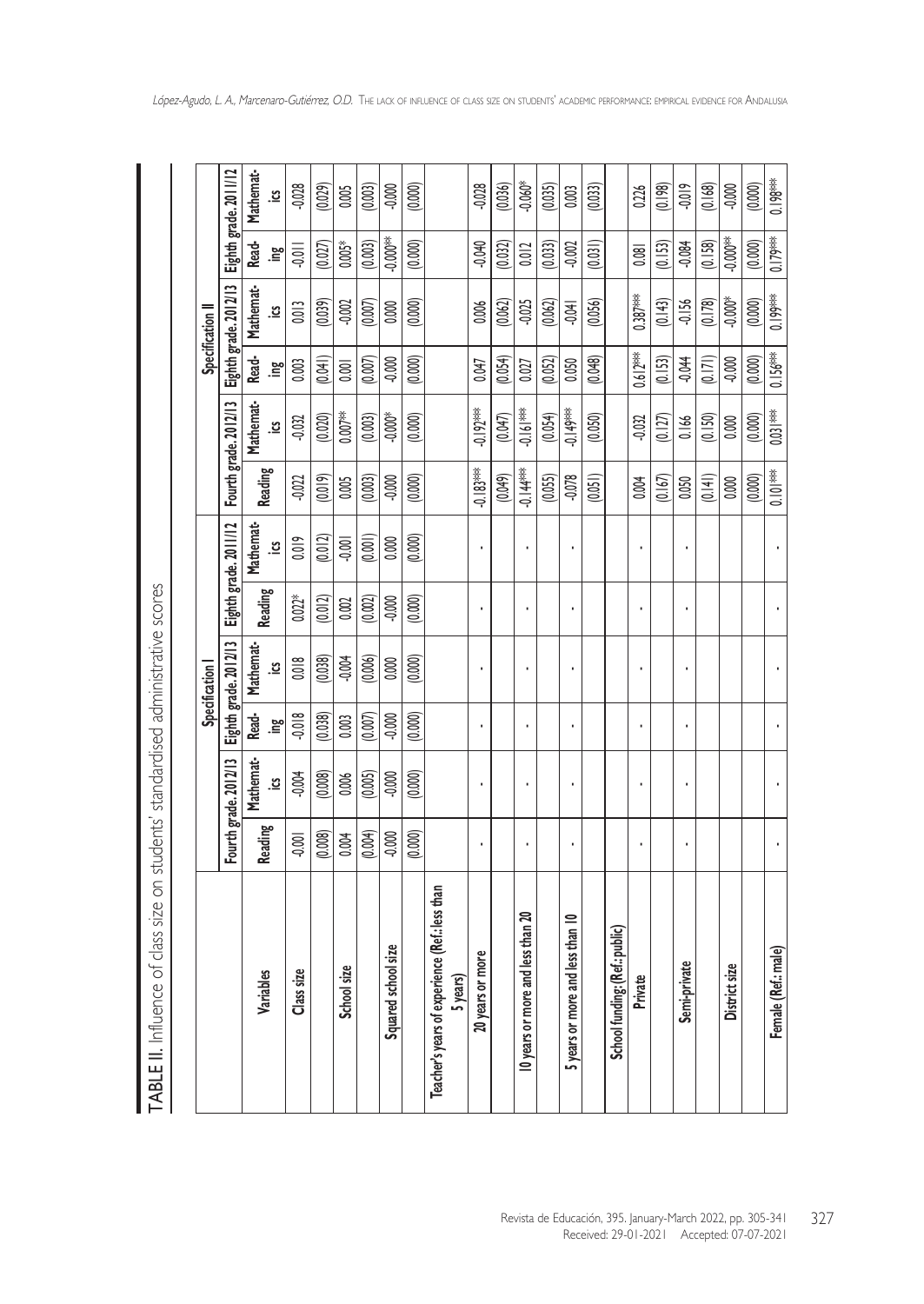| (0.013)                                   | $0.159***$         | (0.017) | $0.577***$           | (0.019) | 0.464                | $\frac{1}{2}$                                            | 27,640       |                              | 0.630                      | $6.380***$                                  |
|-------------------------------------------|--------------------|---------|----------------------|---------|----------------------|----------------------------------------------------------|--------------|------------------------------|----------------------------|---------------------------------------------|
| (0.011)                                   | $0.164***$         | (0.016) | $0.524***$           | (0.018) | 0.089                | (0.470)                                                  | 27,646       |                              | 0.034                      | $6.455***$                                  |
| (0.014)                                   | $0.14***$          | (0.023) | $0.576***$           | (0.024) | $-0.106$             | (0.523)                                                  | 19,681       |                              | 0.346                      | $6.728***$                                  |
| (0.016)                                   | $0.175***$         | (0.023) | $0.486***$           | (0.027) | $-0.036$             | (0.554)                                                  | 19,672       |                              | 0.090                      | $7.058***$                                  |
| (0.012)                                   | $0.234***$         | (0.013) | $0.585***$           | (0.012) | $0.608*$             | (0.364)                                                  | 16,028       |                              | 2.746                      | $18.1892$ <sup>***</sup>                    |
| (0.013)                                   | $0.228***$         | 0.012   | $0.582***$           | (0.013) | 0.448                | (0.344)                                                  | 6,03         |                              | <b>1574</b>                | $18.185***$                                 |
|                                           |                    |         |                      |         | -0363                | (0.289)                                                  | 27,640       | Instrumental variables tests | 0.234                      | $22.550***$                                 |
|                                           |                    |         |                      |         | $-0.55$ <sup>*</sup> | (0.272)                                                  | 27,646       |                              | 0.081                      | $22.55$ $\frac{1}{2}$                       |
|                                           |                    |         |                      |         | $-0.253$             | (0.585)                                                  | 9,68         |                              | 0.055                      | 5.597***                                    |
|                                           |                    |         |                      |         | 0.265                | (0.563)                                                  | 19,672       |                              | £.                         | 5.450***                                    |
|                                           |                    |         |                      |         | $-0.085$             | (0.216)                                                  | 16,028       |                              | $4420**$                   | 78.93  **                                   |
|                                           |                    |         |                      |         | -0.072               | (0.194)                                                  | 6,03         |                              | \$.586*                    |                                             |
|                                           | io-economic status |         | lardised competences |         | Constant             |                                                          | Observations |                              | ge (1995) endogeneity test | (2005) test of weak instruments   78.927*** |
|                                           |                    |         |                      |         |                      |                                                          |              |                              |                            |                                             |
| Received: 29-01-2021 Accepted: 07-07-2021 |                    |         |                      |         |                      | Revista de Educación, 395. January-March 2022, pp. 305-3 |              |                              |                            |                                             |

dents socio-economic status and standardised competences. The null hypothesis of the Wooldridge (1995) endogeneity fest is that the endogenous variable is now exogenous and the dents' socio-economic status and standardised competences. The null hypothesis of the Wooldridge (1995) endogeneity test is that the endogenous variable is now exogenous and the Notes: Standard errors are in parentheses and clustered at district level. A missing flag has been included in order to prevent missing information on teachers' years of experience, stu-Notes: Standard errors are in parentheses and clustered at district level. A missing flag has been included in order to prevent missing information on teachers' years of experience, stunull hypothesis of the Stock and Yogo (2005) test of weak instruments is that the instrument is weak. null hypothesis of the Stock and Yogo (2005) test of weak instruments is that the instrument is weak.

Estimation method: Fuzzy regression discontinuity (regression discontinuity and two-stage least squares). The instrument of class size is the class size which schools should have set if they Estimation method: Fuzzy regression discontinuity (regression discontinuity and two-stage least squares). The instrument of class size is the class size which schools should have set if they had followed the education legislation. had followed the education legislation.

Dependent variable: Standardised administrative scores using the mean and standard deviations of the population. Dependent variable: Standardised administrative scores using the mean and standard deviations of the population.

Coefficient: \*\*\* Significant at 1%, \*\* significant at 5%, \* significant at 10%. Coefficient: \*\*\* Significant at 1%, \*\* significant at 5%, \* significant at 10%.

Source: Authors' own calculations. Source: Authors' own calculations.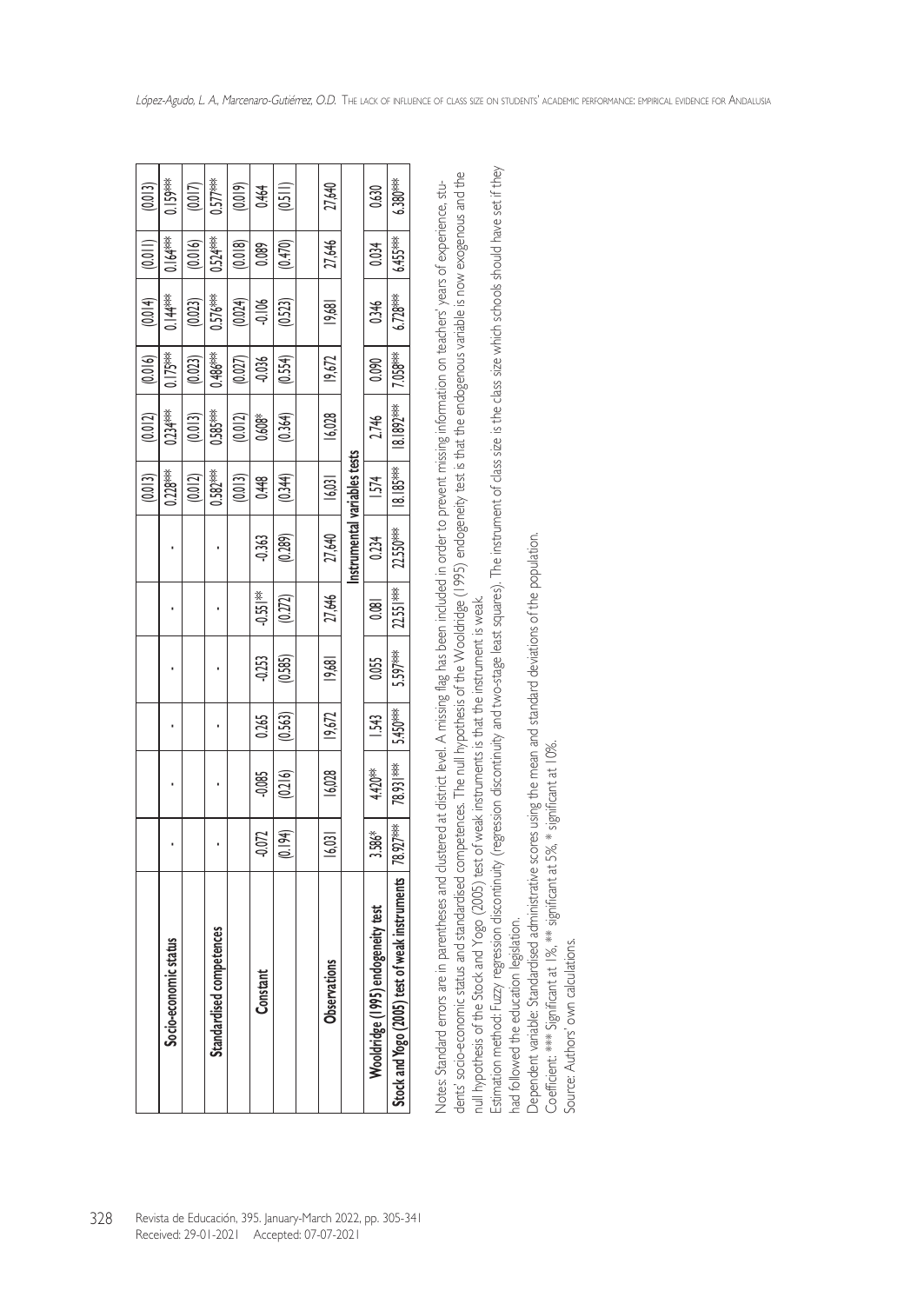We can find in this same table two tests aimed at checking whether our instrument has solved the endogeneity problems or not. Focusing on specification II, the first one is the Wooldridge (1995) endogeneity test, in which the null hypothesis is that the class size variable is not endogenous anymore; the null hypothesis of this test is accepted, so we can trust that our approach has solved endogeneity issues. Then, we performed Stock and Yogo (2005) test of weak instruments, in order to check whether the class size instrument is correlated enough to the class size endogenous variable, being the null hypothesis that it is a weak instrument. As we can appreciate, the null hypothesis is rejected at 1%, so we can assure that our instrument is not weak. Thus, the results of these two tests support that our class size instrument works well within this fuzzy regression discontinuity approach. Particularly, for specification I in  $4<sup>th</sup>$  grade the first test indicates that our instrument does not solve endogeneity problems; nevertheless, when all the potential mediator variables for the difference between class size and its instrument have been controlled for, then it seems that endogeneity issues are solved.

In the case of our robustness check using a piecewise school size, the results are presented in Table III and we also find a null influence of class size on students' standardised administrative scores and that our instrument also works.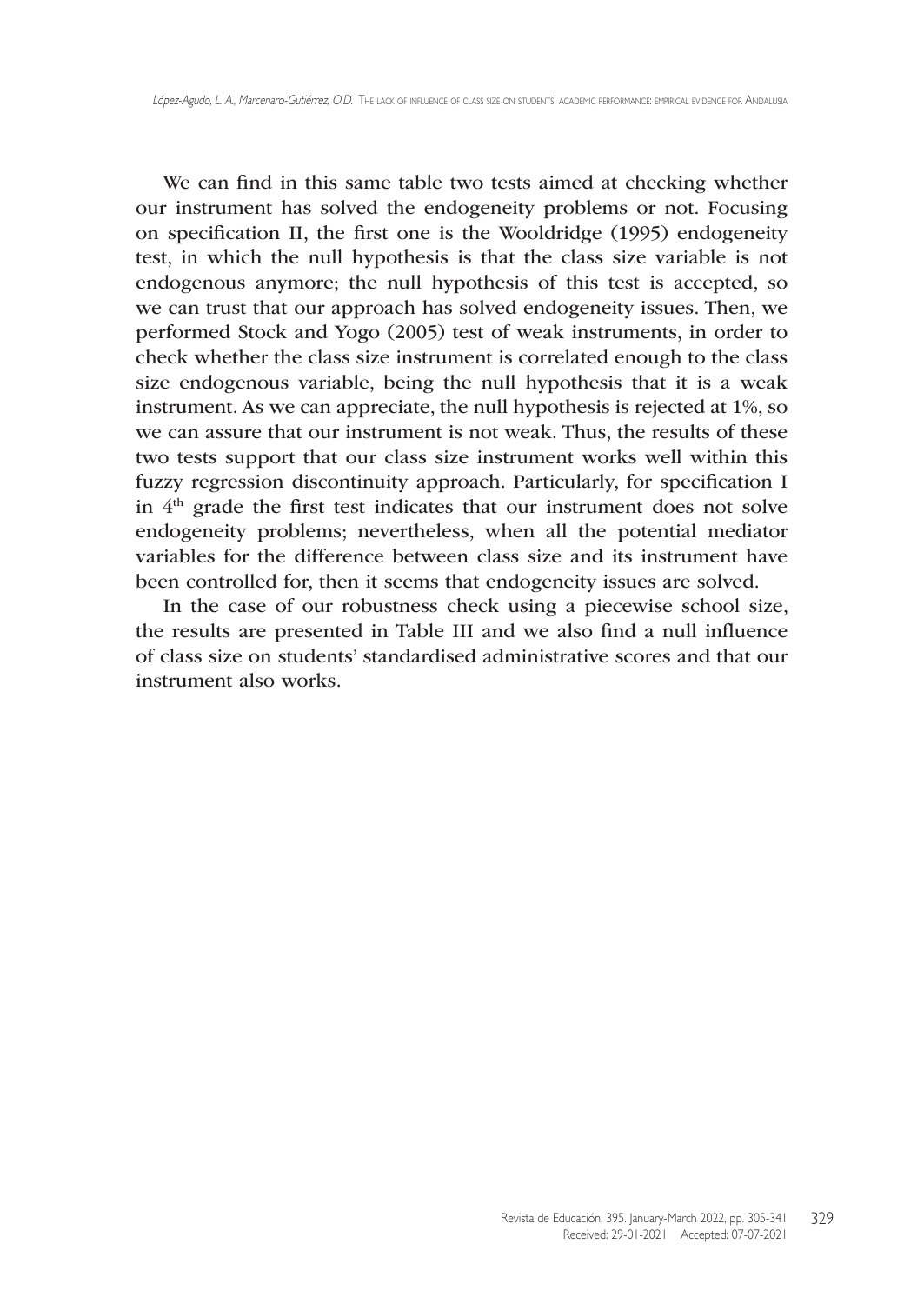|                                                              |                                                    | Fourth grade. 2012/13 |            | Eighth grade. 2012/13 |                        | Eighth grade. 2011/12 |
|--------------------------------------------------------------|----------------------------------------------------|-----------------------|------------|-----------------------|------------------------|-----------------------|
| Variables                                                    | <b>Reading</b>                                     | Mathematics           | Reading    | Mathematics           | Reading                | Mathematics           |
| Class size                                                   | $-0.022$                                           | $-0.031$              | 0.005      | 0.014                 | $-0.003$               | $-0.025$              |
|                                                              | (0.019)                                            | (0.020)               | (0.038)    | (0.036)               | (0.026)                | (0.027)               |
| Piecewise school size                                        | 0.002                                              | 0.003                 | $-0.002$   | $-0.003$              | 0.001                  | 0.005                 |
|                                                              | (0.003)                                            | (0.003)               | (0.006)    | (0.006)               | (0.004)                | (0.004)               |
| r's years of experience (Ref.: less than 5 years)<br>Teacher |                                                    |                       |            |                       |                        |                       |
| 20 years or more                                             | $-0.182***$                                        | $-0.192**$            | 0.045      | 0.007                 | $-0.040$               | $-0.028$              |
|                                                              | (0.048)                                            | (0.047)               | (0.052)    | (0.060)               | (0.031)                | (0.036)               |
| 10 years or more and less than 20                            | $-0.147***$                                        | $-0.165**$            | 0.025      | $-0.025$              | 0.007                  | $-0.06$ <sup>*</sup>  |
|                                                              | (0.055)                                            | (0.053)               | (0.050)    | (0.060)               | (0.033)                | (0.034)               |
| 5 years or more and less than 10                             | $-0.079$                                           | $-0.150**$            | 0.048      | $-0.040$              | $-0.006$               | 0.001                 |
|                                                              | (0.051)                                            | (0.050)               | (0.047)    | (0.056)               | (0.030)                | (0.033)               |
| School funding: (Ref.: public)                               |                                                    |                       |            |                       |                        |                       |
| Private                                                      | 0.013                                              | $-0.019$              | 0.598***   | $0.387***$            | 0.030                  | 0.204                 |
|                                                              | (0.162)                                            | (0.121)               | (0.158)    | (0.148)               | (0.146)                | (0.186)               |
| Semi-private                                                 | 0.044                                              | 0.158                 | $-0.055$   | $-0.160$              | $-0.133$               | -0.040                |
|                                                              | (0.137)                                            | (0.146)               | (0.162)    | (0.169)               | (0.154)                | (0.157)               |
| District size                                                | $-0.000$                                           | $-0.000$              | $-0.000$   | $-0.000*$             | $-0.000$ <sup>**</sup> | $-0.000$              |
|                                                              | (0.000)                                            | (0.000)               | (0.000)    | (0.000)               | (0.000)                | (0.000)               |
| Female (Ref.: male)                                          | <b> <math>\frac{2}{3}</math></b><br><b>○</b>  ○  ○ | $0.031***$            | $0.157***$ | $0.199***$            | $0.179***$             | ** 86_10              |
|                                                              | (0.013)                                            | (0.012)               | (0.015)    | (0.014)               | (0.011)                | (0.013)               |
| Socio-economic status                                        | $0.228***$                                         | $0.235***$            | $0.175***$ | $0.144**$             | $0.164***$             | 0.159**               |
|                                                              | (0.012)                                            | (0.013)               | (0.024)    | (0.023)               | (0.016)                | (0.016)               |
| Standardised competences                                     | $0.582***$                                         | $0.585***$            | 0.484**    | 0.576***              | 0.519***               | $0.575***$            |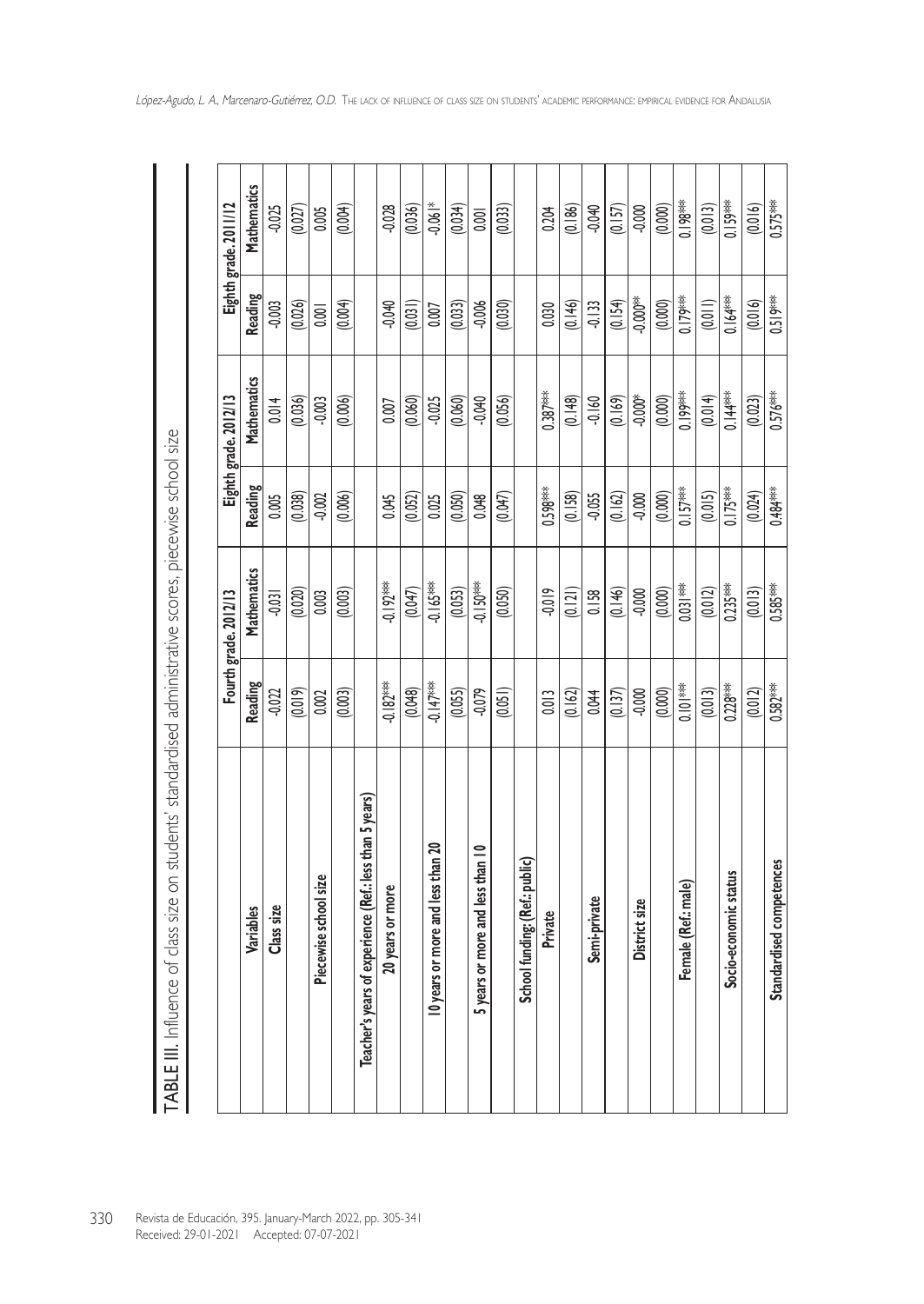|                                                | (0.013)   | (0.012)          | (0.025)        | (0.022)                      | (0.018)    | (0.018) |
|------------------------------------------------|-----------|------------------|----------------|------------------------------|------------|---------|
| Constant                                       | 0.504*    | $0.692**$        | 0.045          | $-0.083$                     | 0.055      | 0.374   |
|                                                | (0.296)   | (0.307)          | (0.511)        | (0.479)                      | (0.429)    | (0.457) |
|                                                |           |                  |                |                              |            |         |
| Observations                                   | 16,031    | 16,028           | 19,672         | 19,681                       | 27,646     | 27,640  |
|                                                |           |                  |                | Instrumental variables tests |            |         |
| Wooldridge (1995) endogeneity test             | 1.579     | 2.791            | $\frac{8}{10}$ | 0.409                        | 0.008      | 0.515   |
| Stock and Yogo (2005) test of weak instruments | 19.055*** | <b>19.060***</b> | 8.263**        | 7.888***                     | $7.128***$ | 7.062** |
|                                                |           |                  |                |                              |            |         |

dents' socio-economic status and standardised competences. The null hypothesis of the Wooldridge (1995) endogeneity test is that the endogenous variable is now exogenous and the dents' socio-economic status and standardised competences. The null hypothesis of the Wooldridge (1995) endogeneity test is that the endogenous variable is now exogenous and the Notes: Standard errors are in parentheses and clustered at district level. A missing flag has been included in order to prevent missing information on teachers' years of experience, stu-Notes: Standard errors are in parentheses and clustered at district level. A missing flag has been included in order to prevent missing information on teachers' years of experience, stunull hypothesis of the Stock and Yogo (2005) test of weak instruments is that the instrument is weak. null hypothesis of the Stock and Yogo (2005) test of weak instruments is that the instrument is weak.

Estimation method: Fuzzy regression discontinuity (regression discontinuity and two-stage least squares). The instrument of class size is the class size which schools should have set if they Estimation method: Fuzzy regression discontinuity (regression discontinuity and two-stage least squares). The instrument of class size is the class size which schools should have set if they had followed the education legislation. had followed the education legislation.

Dependent variable: Standardised administrative scores using the mean and standard deviations of the population. Dependent variable: Standardised administrative scores using the mean and standard deviations of the population.

Coefficient: \*\*\* Significant at 1%, \*\* significant at 5%, \* significant at 10%. Coefficient: \*\*\* Significant at 1%, \*\* significant at 5%, \* significant at 10%.

Source: Authors' own calculations. Source: Authors' own calculations.

Revista de Educación, 395. January-March 2022, pp. 305-341 331

Received: 29-01-2021 Accepted: 07-07-2021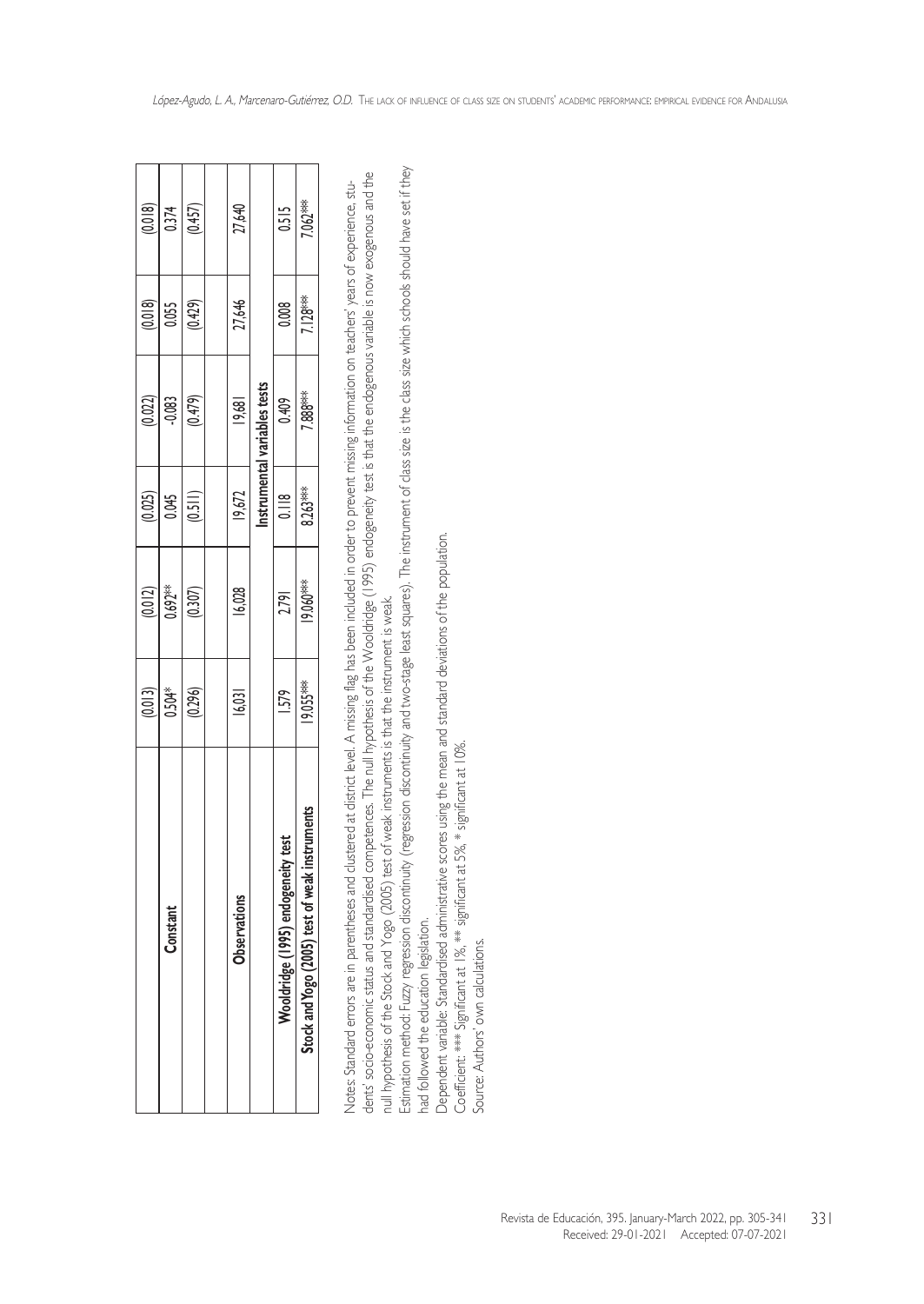## **5. Discussion and conclusions**

This paper has analysed the issue of class size and its relationship with students' academic performance in primary and secondary education for the Spanish case. In order to do this, we have taken advantage of census data for the Spanish region of Andalusia, by the use of a fuzzy regression discontinuity approach. This methodology has been employed due to the decisions made by head teachers in order to allocate students in classes, who did not strictly follow the Spanish class size law, which has prevented us from directly using a sharp regression discontinuity approach.

In this context, our results indicate that class size does not seem to be a relevant variable in determining students' academic performance in primary or secondary education, having a bigger weight the characteristics of those students who compose the class, as previously highlighted by authors such as Akerhielm (1995), Köhler (2020) – who also indicated that other characteristics such as those of teachers or school functionality may be relevant – or Li and Konstantopoulos (2017) – who highlighted that classroom dynamics, instruction, and practices may be relevant too. Thus, our results are in accordance to those found by authors such as Whitmore (2014) or Zyngier (2014), who remarked that class size is not so relevant in higher grades; nevertheless, in our case, it seems that it is not so relevant even in lower ones, as found by authors such as Angrist et al. (2019), Leuven and Løkken (2017) and Li and Konstantopoulos (2017). These results have passed many tests which indicate that our class size instrument has successfully worked.

This is quite relevant in terms of education legislations and budgetary decisions for Spain. In this sense, the common perception (without empirical support) that a bigger class size is negative for students' academic performance may suppose triggering education policies aimed at reducing class sizes, which may increase the number of classes per school and, then, enhance the monetary expenses of hiring more teachers for these classes (Filges et al., 2018). However, our empirical results support that a bigger class size might not be such a problem, having a higher relevance the skills of the students attending the class. For instance, this may indicate that a big class crowded with highly skilled students might not be an issue, but a little one of low skilled ones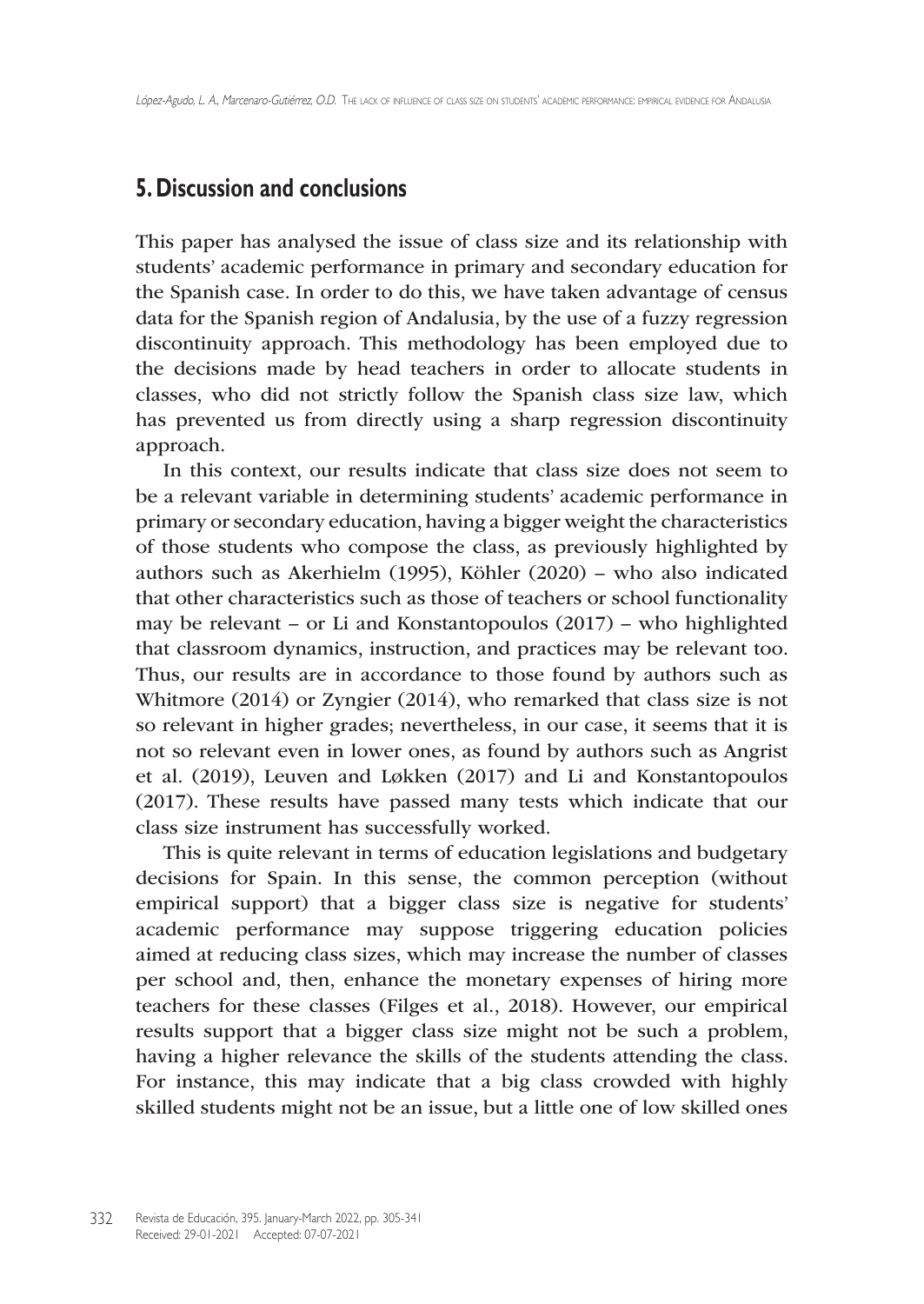might be. Thus, it seems that recent class size policies applied in Spain, which were aimed at improving students' academic performance, were useless in both primary and secondary education and may be the origin of unnecessary expenses, concluding that education policy decisions should be based on empirical evidence for each particular case, more than on intuition.

In addition, the COVID-19 pandemic that we are living nowadays may have an impact on this class size issue (Oikawa, Tanaka, Bessho, & Noguchi, 2020; Phillips, Browne, Anand, & Bauch, 2021), as class size has become even more restrictive, so a clear and solid evidence on this topic prior to the pandemic should be developed, so that the consequences of this situation can be properly evaluated.

This paper is not free of limitations: in spite of presenting high internal validity for Andalusia, it does not have so much high external validity, as class size decisions may vary by country (as found by authors such as Blatchford, 2016, and Shen & Konstantopoulos, 2019) or even by region within Spain. In addition, our results are only applicable to primary and secondary education students in the academic years under analysis.

Future research works could be aimed at analysing this class size issue with this same methodology for the rest of Spanish regions whenever census data are available for them, and also for the whole of Spain – for international comparison purposes – or even for other countries. Furthermore, studying early childhood education or higher grades such as high school or university degrees may be interesting for future research. Finally, analysing the consequences on this class size issue in COVID-19 times could also be interesting for future research works.

## **References**

- Akerhielm, K. (1995). Does class size matter? *Economics of Education Review, 14*(3), 229–241. doi: 10.1016/0272-7757(95)00004-4
- Anghel, B., & Cabrales, A. (2014). The Determinants of success in Primary Education in Spain. *Revista de Evaluación de Programas y Políticas Públicas, 2*, 22–53. doi: <10.5944/reppp>.2.2014.12030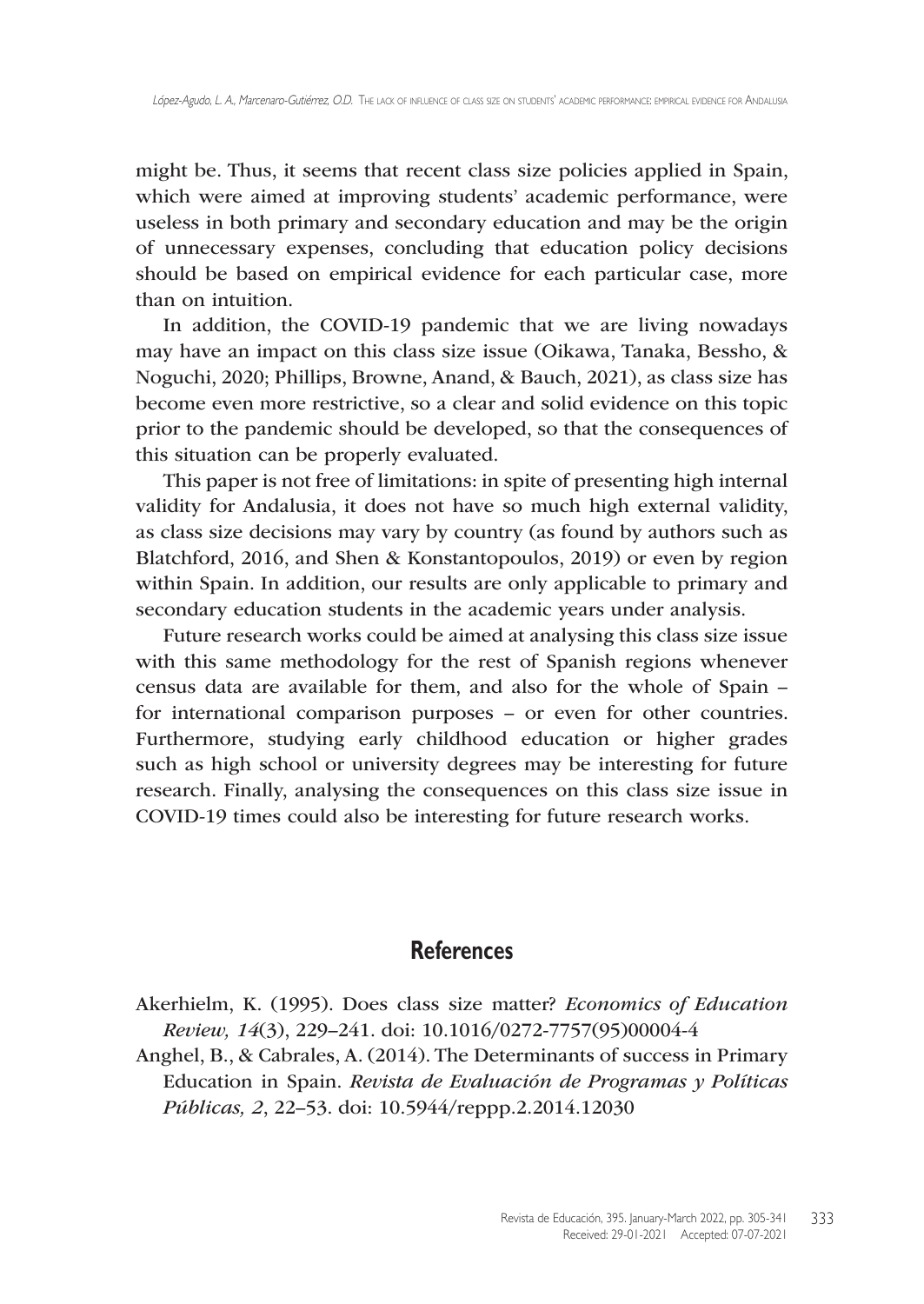- Angrist, J. D., & Lavy, V. (1999). Using Maimonides' rule to estimate the effect of class size on scholastic achievement. *The Quarterly Journal of Economics, 114*(2), 533–575.
- Angrist, J. D., Lavy, V., Leder-Luis, J., & Shany, A. (2019). Maimonides Rule Redux. *American Economic Review: Insights, 1*(3), 309–324. doi: <10.1257/aeri>.20180120
- Argaw, B. A., & Puhani, P. A. (2018). Does class size matter for school tracking outcomes after elementary school? Quasi-experimental evidence using administrative panel data from Germany. *Economics of Education Review, 65*, 48–57. doi: [10.1016/j.econedurev.](10.1016/j.econedurev)2018.06.005
- Barua, R., & Lang, K. (2016). School Entry, Educational Attainment and Quarter of Birth: A Cautionary Tale of a Local Average Treatment Effect*. Journal of Human Capital, 10*(3), 347–376. doi: 10.1086/687599
- Blatchford, P. (2016). Is it true that class size does not matter? A critical review of research on class size effects. In P. Blatchford, K. Wing, M. Galton, K.-C. Lai, and J. Chi-Kin (Eds.), *Class Size: Eastern and Western perspectives* (pp. 92–104). New York: Routledge.
- BOE (2006). *Organic Law 2/2006, 3rd May, of Education (LOE)*. Spain: Nº 106, 4th May 2006, 17158–17207.
- Bowne, J. B., Magnuson, K. A., Schindler, H. S., Duncan, G. J., & Yoshikawa, H. (2017). A Meta-Analysis of Class Sizes and Ratios in Early Childhood Education Programs: Are Thresholds of Quality Associated With Greater Impacts on Cognitive, Achievement, and Socioemotional Outcomes? *Educational Evaluation and Policy Analysis, 39*(3), 407– 428. doi: 10.3102/0162373716689489
- Breton, T. R. (2014). Evidence that class size matters in 4th grade mathematics: An analysis of TIMSS 2007 data for Colombia. *International Journal of Educational Development, 34*, 51–57. doi: <10.1016/j.ijedudev>.2013.04.003
- Chingos, M. M., & Whitehurst, G. J. (2011). *Class Size: What Research Says and What It Means for State Policy*. Washington D.C: Brookings Institution.
- Dhuey, E., Figlio, D., Karbownik, K., & Roth, J. (2019). School Starting Age and Cognitive Development. *Journal of Policy Analysis and Management, 38*(9), 538–578. doi: <10.1002/pam>.22135
- Dolton, P., & Marcenaro-Gutierrez, O. D. (2011). If you pay peanuts do you get monkeys? A cross-country analysis of teacher pay and pupil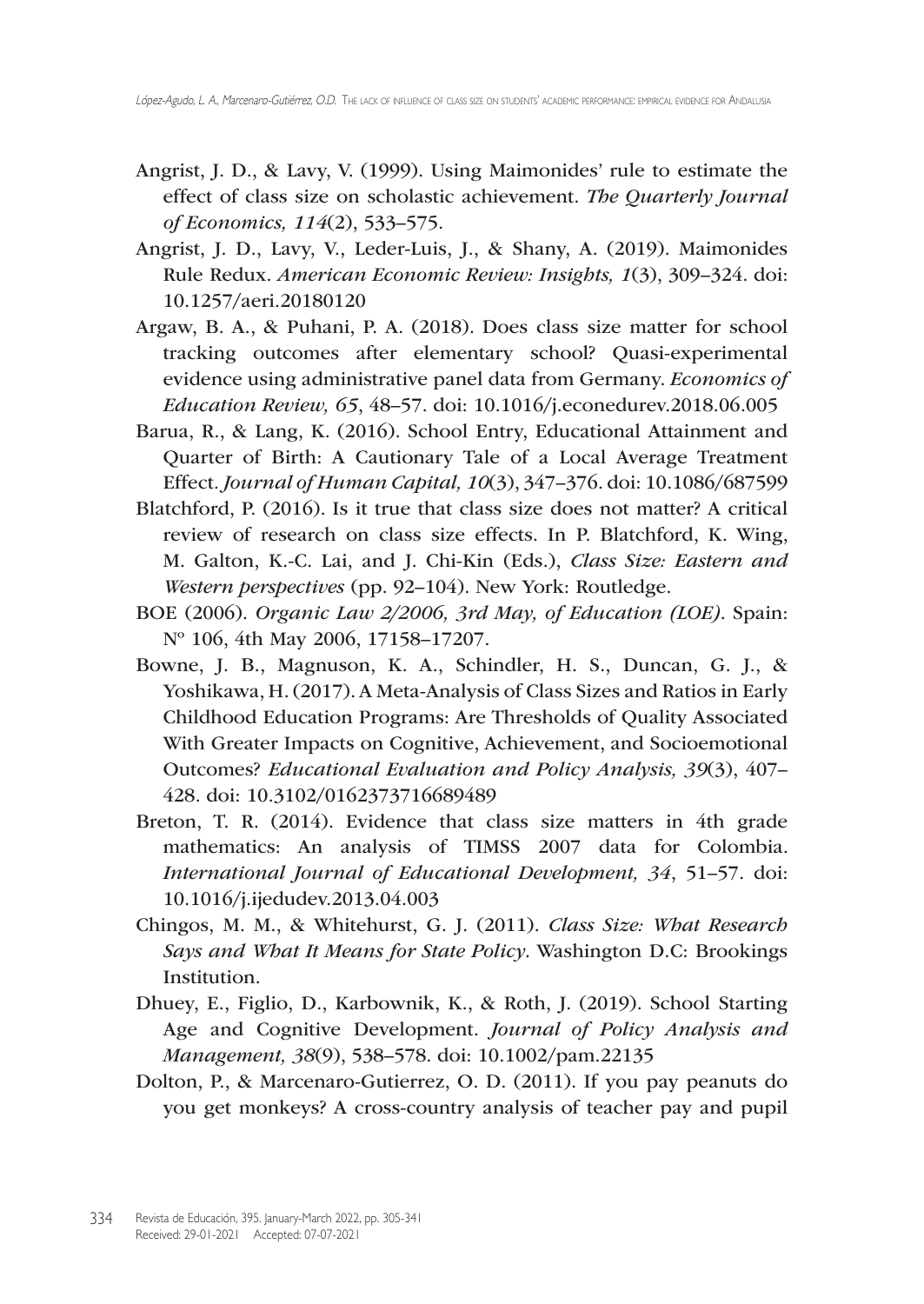performance. *Economic Policy, 26*(65), 5–55. doi: 10.1111/j.1468- 0327.2010.00257.x

- Ehrenberg, R. G., Brewer, D. J., Gamoran, A., & Willms, J. D. (2001). Class Size and Student Achievement. *Psychological Science in the Public Interest, 2*(1), 1–30. doi: 10.1111/1529-1006.003
- Etim, J. S., Etim, A. S., & Blizard, Z. D. (2020). Class Size and School Performance: An Analysis of Elementary and Middle Schools. *International Journal on Studies in Education, 2*(2), 66–77. doi: <10.46328/ijonse>.13
- Feir, D., Lemieux, T., & Marmer, V. (2016). Weak Identification in Fuzzy Regression Discontinuity Designs. *Journal of Business & Economic Statistics, 34*(2), 185–196. doi: 10.1080/07350015.2015.1024836
- Filges, T., Sonne-Schmidt, C. S., & Nielsen, B. C. V. (2018). Small class sizes for improving student achievement in primary and secondary schools: a systematic review. *Campbell Systematic Reviews, 14*(1), 1–107. doi: <10.4073/csr>.2018.10
- Finn, J. D., & Achilles, C. M. (1999). Tennessee's Class Size Study: Findings, Implications, Misconceptions. *Educational Evaluation and Policy Analysis, 21*(2), 97–109. doi: 10.3102/01623737021002097
- Finn, J. D., Pannozzo, G. M., & Achilles, C. M. (2003). The "Why's" of Class Size: Student Behavior in Small Classes. *Review of Educational Research, 73*(3), 321–368. doi: 10.3102/00346543073003321
- Fiorini, M., & Stevens, K. (2014). *Assessing the Monoticity Assumption in IV and fuzzy RD designs*. The University of Sydney Economics Working Paper Series, 13, 1–52.
- Francis, J., & Barnett, W. S. (2019). Relating preschool class size to classroom quality and student achievement. *Early Childhood Research Quarterly, 49*, 49–58. doi: [10.1016/j.ecresq.](10.1016/j.ecresq)2019.05.002
- García-Pérez, J. I., Hidalgo-Hidalgo, M., & Robles-Zurita, J. A. (2014). Does grade retention affect students' achievement? Some evidence from Spain. *Applied Economics, 46*(12), 1373–1392. doi: 10.1080/00036846.2013.872761
- Goldstein, H., Yang, M., Omar, R., Turner, R., & Thompson, S. (2000). Meta-analysis using multilevel models with an application to the study of class size effects. *Journal of the Royal Statistical Society: Series C (Applied Statistics), 49*(3), 399–412. doi: 10.1111/1467-9876.00200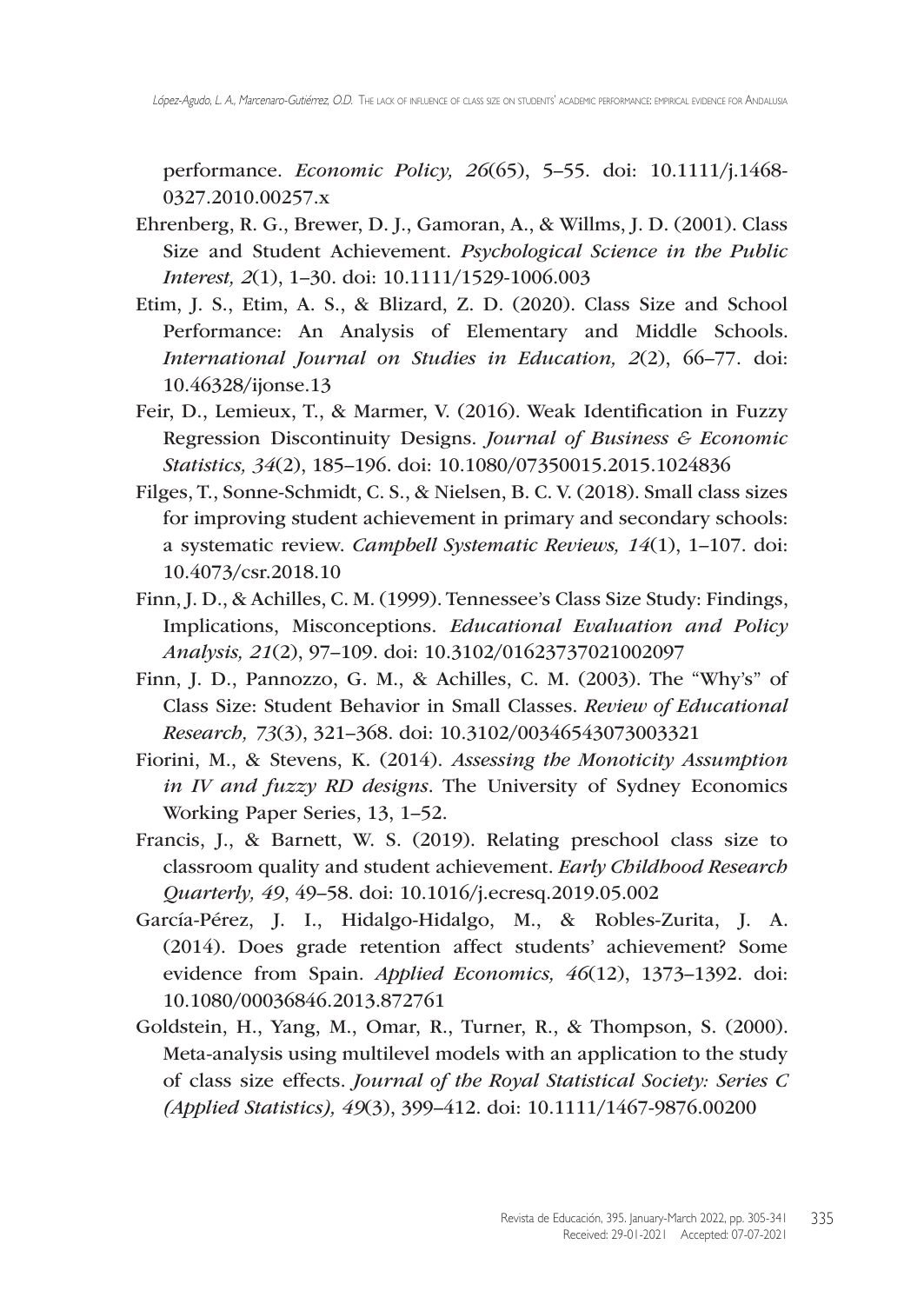- Hanushek, E. A. (2002). Evidence, politics, and the class size debate. In L. Mishel, and R. Rothstein (Eds.), *The class size debate* (pp. 37–65). Washington, DC: Economic Policy Institute.
- Hanushek, E. A. (2011). The economic value of higher teacher quality. *Economics of Education Review, 30*(3), 466–479. doi: [10.1016/j.](10.1016/j.econedurev) [econedurev.](10.1016/j.econedurev)2010.12.006
- Jepsen, C., & Rivkin, S. (2009). Class Size Reduction and Student Achievement. *Journal of Human Resources, 44*(1), 223–250. doi: <10.3368/jhr>.44.1.223
- Köhler, T. (2020). Class size and learner outcomes in South African schools: The role of school socioeconomic status. *Development Southern Africa*, in press. doi: 10.1080/0376835x.2020.1845614
- Krueger, A. B. (2003). Economic Considerations and Class Size. *The Economic Journal, 113*(485), F34–F63. doi: 10.1111/1468-0297.00098
- Leuven, E., & Løkken, S. A. (2017). *Long Term Impacts of Class Size in Compulsory School*. IZA Discussion Papers No. 10594, 1–36.
- Li, W., & Konstantopoulos, S. (2017). Does class-size reduction close the achievement gap? Evidence from TIMSS 2011. *School Effectiveness and School Improvement, 28*(2), 292–313. doi: 10.1080/09243453.2017.1280062
- MECD (2018). *Panorama de la educación Indicadores de la OCDE 2018. Informes Español*. Madrid: Instituto Nacional de Evaluación Educativa.
- MECD (2019). *PISA 2018. Programa para la Evaluación Internacional de los Estudiantes. Informe español*. Madrid: Ministerio de Educación y Formación Profesional.
- MECD (2020). *PISA 2018. Programa para la Evaluación Internacional de los Estudiantes. Resultados de lectura en España*. Madrid: Ministerio de Educación y Formación Profesional.
- Mora, T., Escardíbul, J.-O., & Espasa, M. (2010). The effects of regional educational policies on school failure in Spain. *Revista de Economía Aplicada Número, 54*(18), 79–106. [http://www.redalyc.org/articulo.](http://www.redalyc.org/articulo.oa?id=96915832004) [oa?id=96915832004](http://www.redalyc.org/articulo.oa?id=96915832004)
- Mosteller, F. (1995). The Tennessee Study of Class Size in the Early School Grades. *The Future of Children, 5*(2), 113–127. doi: 10.2307/1602360
- OECD (2012). *How Does Class Size Vary Around the World?* Paris: OECD Library.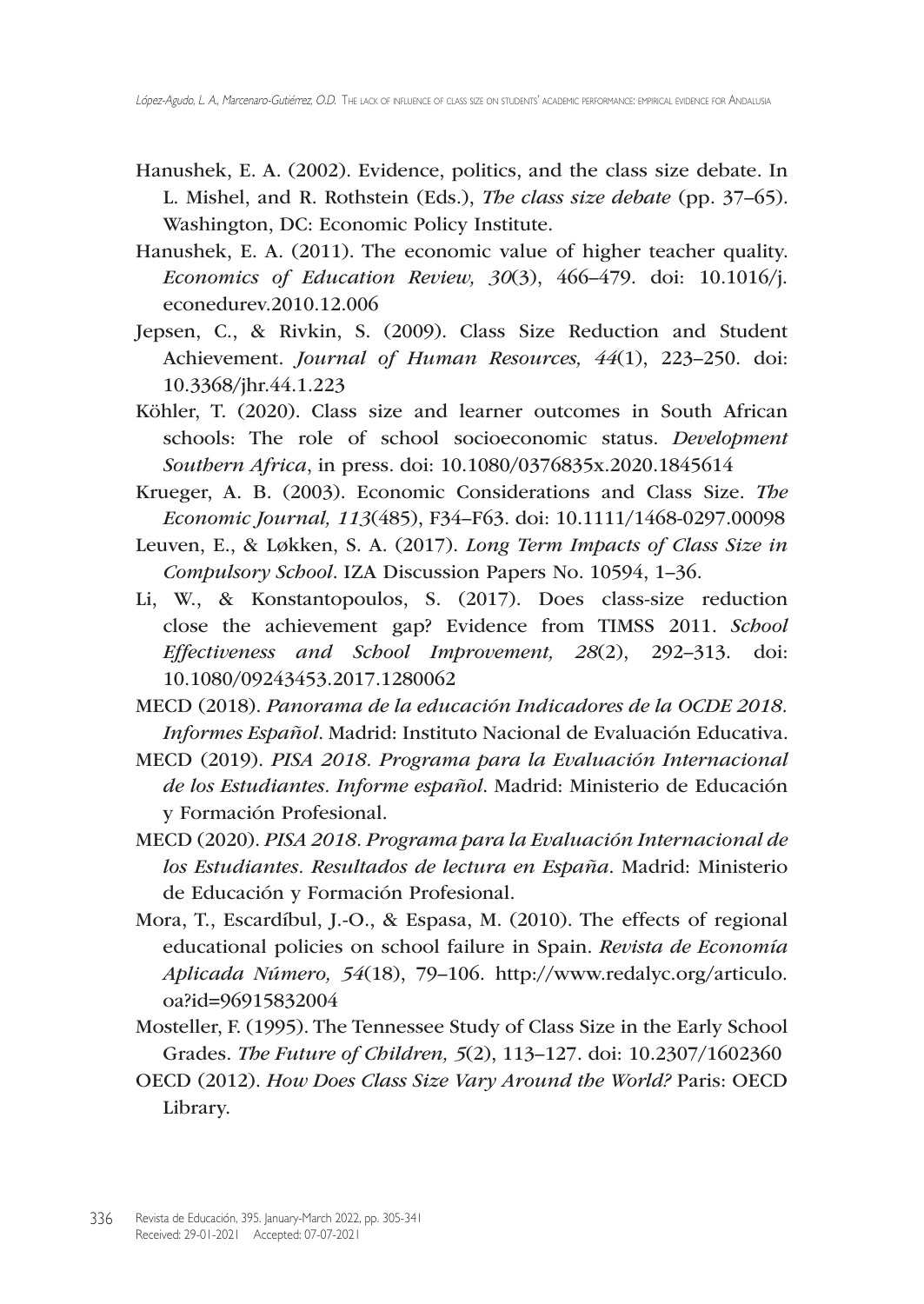- OECD (2016). *PISA 2015 Results (Volume I): Excellence and Equity in Education*. Paris: PISA, OECD Publishing. doi: 10.1787/9789264266490 en
- Oikawa, M., Tanaka, R., Bessho, S.-I., & Noguchi, H. (2020). *Do Class Size Reductions Protect Students from Infectious Disease? Lessons for Covid-19 Policy from Flu Epidemic in Tokyo Metropolitan Area*. IZA Discussion Paper No. 13432, 1–30.
- Phillips, B., Browne, D. T., Anand, M., & Bauch, C. T. (2021). Modelbased projections for COVID-19 outbreak size and student-days lost to closure in Ontario childcare centres and primary schools. *Scientific Reports, 11*, 6402. doi: 10.1038/s41598-021-85302-6
- Shen, T., & Konstantopoulos, S. (2019). Estimating causal effects of class size in secondary education: evidence from TIMSS. *Research Papers in Education*, in press. doi: 10.1080/02671522.2019.1697733
- Shin, I.-S., & Young, J. (2009). Class size and student achievement in the United States: A meta-analysis. *KEDI Journal of Educational Policy, 6*(2), 3–19.
- Stock, J. H., & Yogo, M. (2005). Testing for weak instruments in linear IV regression. In D. W. K. Andrews, and J. H. Stock (Eds.), *Identification and Inference for Econometric Models: Essays in Honor of Thomas Rothenberg* (pp. 80–108). New York: Cambridge University Press.
- Uttl, B., Bell, S., & Banks, K. (2018). Student Evaluation of Teaching (SET) Ratings Depend on the Class Size: A Systematic Review. *Proceedings of International Academic Conferences 8110392*, International Institute of Social and Economic Sciences.
- Whitmore, D. (2014). *Does Class size Matter?* Colorado Boulder: National Education Policy Center.
- Wößmann, L., & West, M. (2006). Class-size effects in school systems around the world: Evidence from between-grade variation in TIMSS. *European Economic Review, 50*(3), 695–736. doi: [10.1016/j.](10.1016/j.euroecorev) [euroecorev](10.1016/j.euroecorev).2004.11.005
- Wooldridge, J. M. (1995). Score diagnostics for linear models estimated by two stage least squares. In G. S. Maddala, T. N. Srinivasan, and P. C. B. Phillips (Eds.), *Advances in Econometrics and Quantitative Economics: Essays in Honor of Profesor C. R. Rao* (pp. 66–87). Oxford: Blackwell.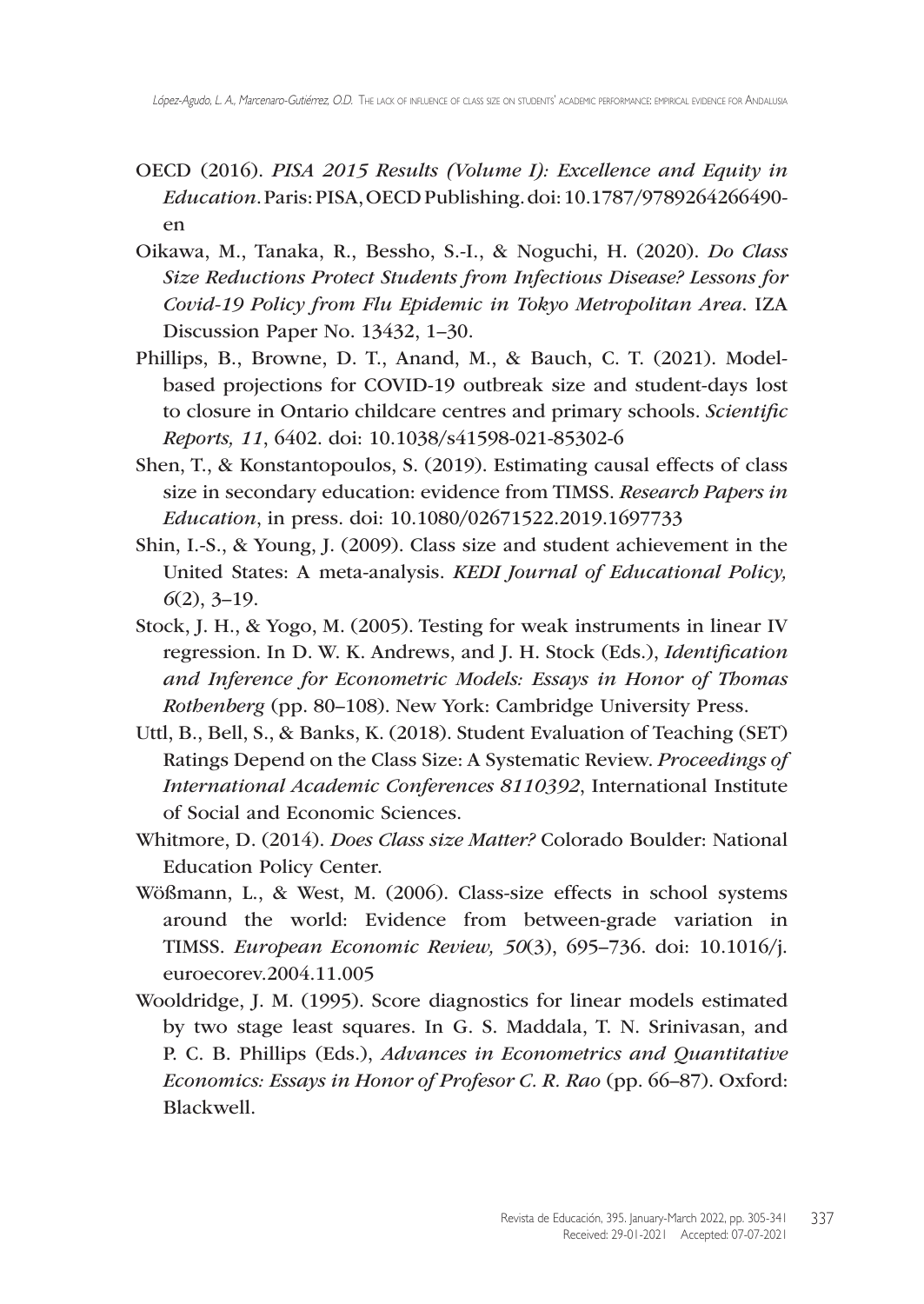Zyngier, D. (2014). Class size and academic results, with a focus on children from culturally, linguistically and economically disenfranchised communities. E*vidence Base, 1*, 1–24. doi:<10.21307/eb>-2014-001

Contact address: Luis Alejandro López-Agudo, Universidad de Málaga, Facultad de Ciencias Económicas y Empresariales, Departamento de Economía Aplicada (Estadística y Econometría). Plaza de El Ejido s/n, 29013, Málaga (España). E-mail: [lopezagudo@uma.es](mailto:lopezagudo@uma.es)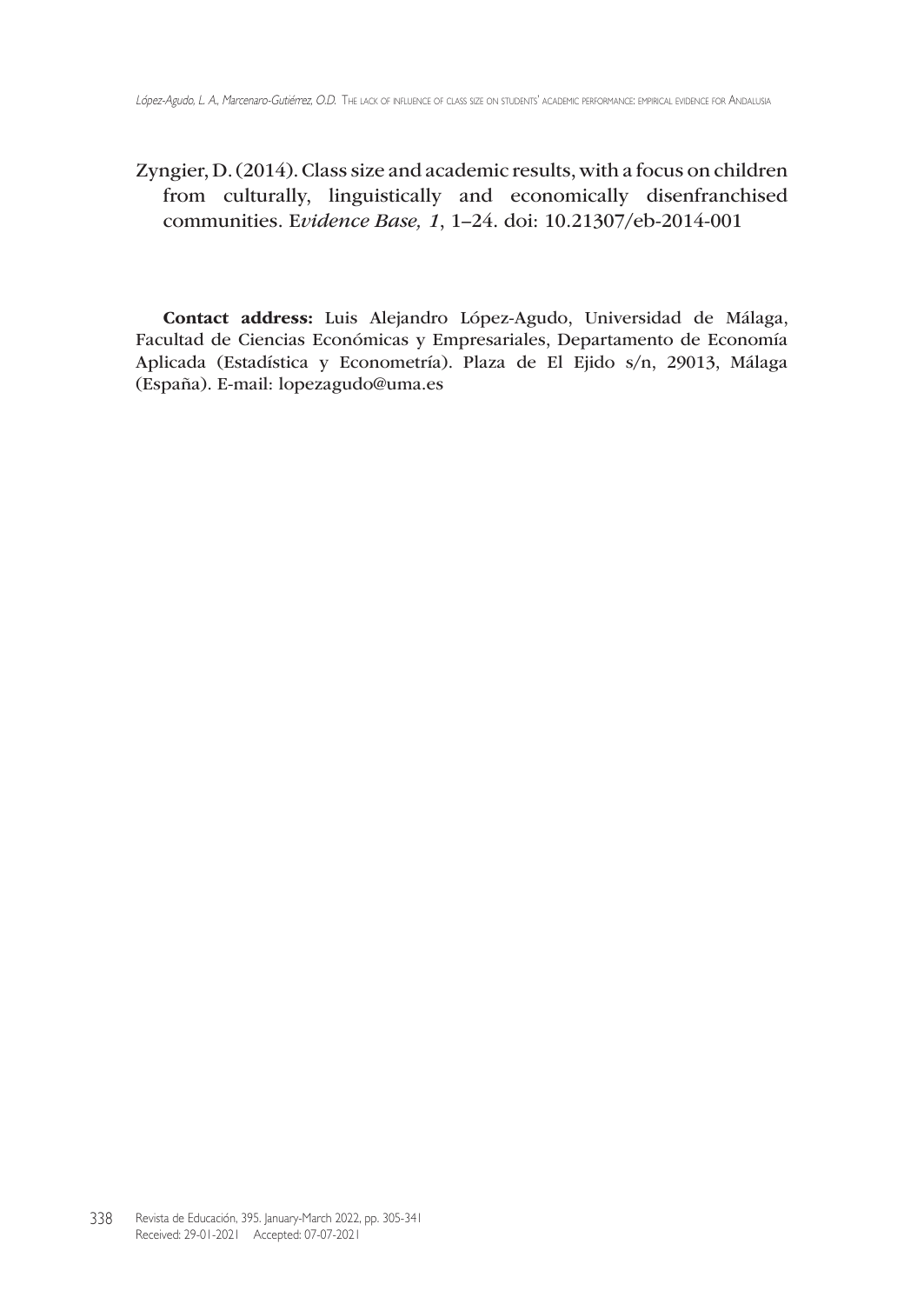TABLE AI. Descriptive statistics and test of mean differences between the population and the employed sample TABLE A1. Descriptive statistics and test of mean differences between the population and the employed sample

|                                        |                                                                                                                                                                                               |                                                                                                                        |             | Fourth grade. 2012-13      |               |      |                                                                                                                    |               | Eighth grade. 2012/13 |                          |                    |            |      | Eighth grade. 2011/12                                                                                                              |                   |                               |
|----------------------------------------|-----------------------------------------------------------------------------------------------------------------------------------------------------------------------------------------------|------------------------------------------------------------------------------------------------------------------------|-------------|----------------------------|---------------|------|--------------------------------------------------------------------------------------------------------------------|---------------|-----------------------|--------------------------|--------------------|------------|------|------------------------------------------------------------------------------------------------------------------------------------|-------------------|-------------------------------|
|                                        |                                                                                                                                                                                               |                                                                                                                        | Population  |                            | <b>Sample</b> |      |                                                                                                                    | Population    |                       | <b>Sample</b>            |                    | Population |      |                                                                                                                                    | <b>Sample</b>     |                               |
|                                        | Variables                                                                                                                                                                                     | ර්<br>ජි                                                                                                               | Mean        |                            |               |      | S.D.   Obs.   Mean   S.D.   Obs.   Mean   S.D.   Obs.                                                              |               |                       |                          | Mean   S.D.   Obs. |            |      | Mean   S.D.   Obs.                                                                                                                 | Mean              | S.                            |
| Sex of the                             | <b>Male</b>                                                                                                                                                                                   | 90,048                                                                                                                 | 0.51        | $0.50$   $16.433$   $0.52$ |               |      | $\mid 0.50 \mid 86.626 \mid 0.52 \mid 0.50 \mid 19.880$                                                            |               |                       | $0.52$   $0.50$   88.271 |                    |            |      | $0.52$ $0.50$ $28.109$                                                                                                             | 0.52              | 0.50                          |
| student                                | Female                                                                                                                                                                                        | 90,048                                                                                                                 | <b>9.49</b> | $0.50$   $16,433$   $0.48$ |               | 0.50 | 86,626                                                                                                             | $0.48$   0.50 | 9,880                 | $0.48$   0.50            | 88,271             | <b>948</b> | 0.50 | 28,109                                                                                                                             | 0.48              | 0.50                          |
|                                        | Incomplete primary education or did not at-<br>tend school                                                                                                                                    |                                                                                                                        |             |                            |               |      |                                                                                                                    |               |                       |                          |                    |            |      | 70,745   0.13   0.33   12,822   0.13   0.33   62,998   0.15°   0.36   1.3916   0.16°   0.36   0.16°   0.36   19,638   0.15°        |                   | 0.35                          |
|                                        | EGB or Compulsory Secondary Education                                                                                                                                                         | 70,745   0.34°   0.47   12,822   0.35°   0.48   62,998   0.35°   0.48   13,916   0.48   61,706   0.35°   0.48   19,638 |             |                            |               |      |                                                                                                                    |               |                       |                          |                    |            |      |                                                                                                                                    | 0.33 <sup>5</sup> | 0.47                          |
| education of<br>the father<br>Level of | tion, Elemental Arts School and Artistic Profes-<br>Medium Grade Professional Formation Cycle<br>High school, First Grade Professional Forma-<br>sions, BUP, COU, Official Language School or |                                                                                                                        |             |                            |               |      |                                                                                                                    |               |                       |                          |                    |            |      | 70,745   0.21   0.41   12,822   0.21   0.41   62,998   0.21   0.40   13,916   0.21   0.41   61,706   0.21   0.41   19,638   0.21   |                   | $\overline{6}$                |
|                                        | Second Grade Professional Formation, Arts<br>Speciality and Artistic Professions or High<br>Grade Professional Formation Cycle                                                                |                                                                                                                        |             |                            |               |      | 70,745   0.12°   0.33   12,822   0.11°   0.31   62,998   0.10   0.31   13,916   0.10   0.31   61,706   0.10   0.31 |               |                       |                          |                    |            |      | 19,638                                                                                                                             | $\equiv$          | $\overline{\phantom{0}}$ 0.31 |
|                                        | University degree, PhD                                                                                                                                                                        |                                                                                                                        |             |                            |               |      |                                                                                                                    |               |                       |                          |                    |            |      | 70,745   0.20   0.40   1.2822   0.20   0.40   62,998   0.19°   0.39   0.15°   0.36   61,706   0.18°   0.38   19,638   0.20°   0.40 |                   |                               |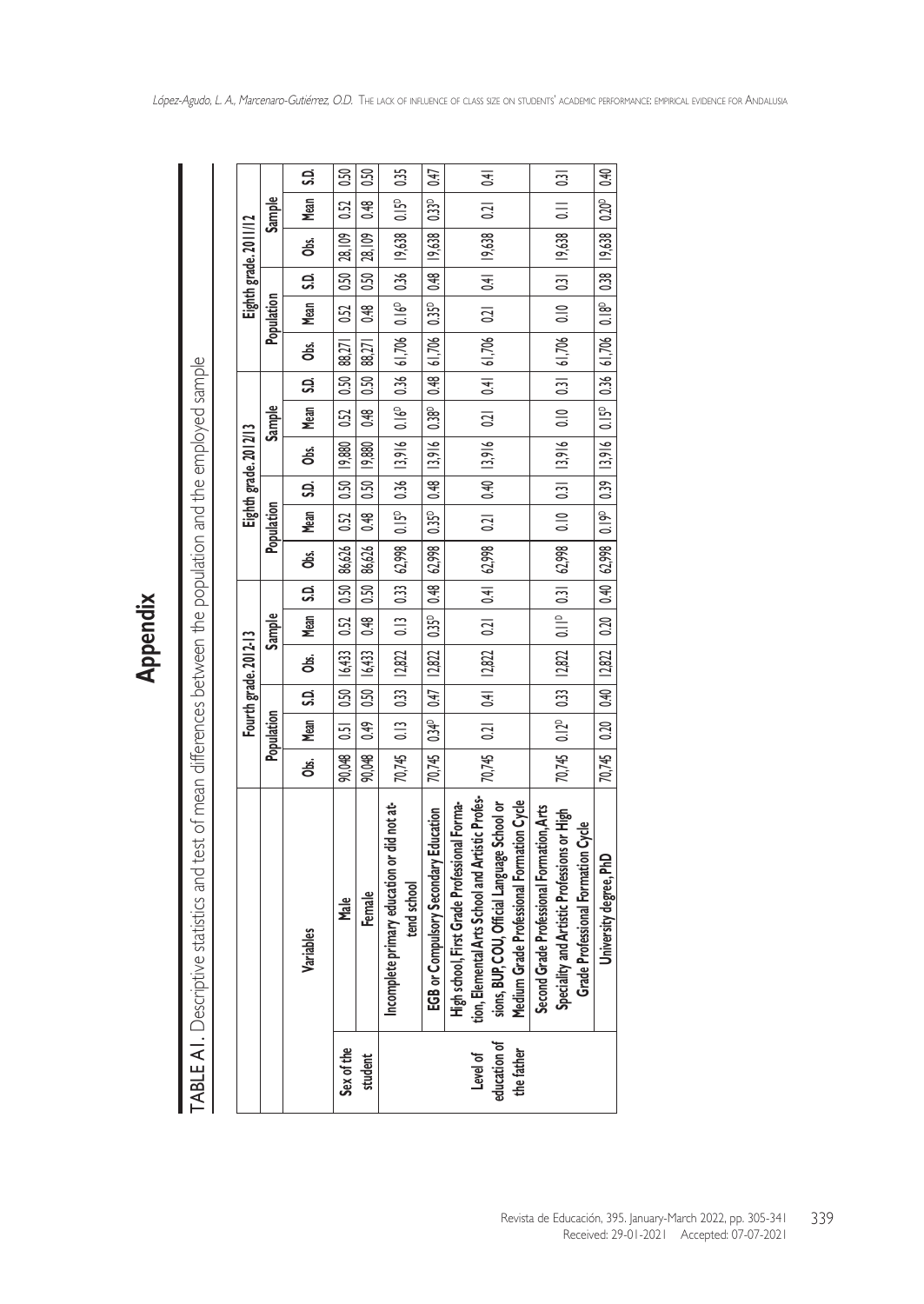| 0.32                                                                 | 0.48                                                      | $\overline{6}$                                                                                                                                                                               | 0.30                                                                                                                           |                                                                                                                           | 0.27                                                                                                 | 0.36                                                                                                      | $\overline{4}$                                                                                  | 0.35                                                                                    | $0.30^{p}$ 0.46                                                                                                                                                        |                                                                                                                        | 0.09                                                                                                |                                                                                                                                       |
|----------------------------------------------------------------------|-----------------------------------------------------------|----------------------------------------------------------------------------------------------------------------------------------------------------------------------------------------------|--------------------------------------------------------------------------------------------------------------------------------|---------------------------------------------------------------------------------------------------------------------------|------------------------------------------------------------------------------------------------------|-----------------------------------------------------------------------------------------------------------|-------------------------------------------------------------------------------------------------|-----------------------------------------------------------------------------------------|------------------------------------------------------------------------------------------------------------------------------------------------------------------------|------------------------------------------------------------------------------------------------------------------------|-----------------------------------------------------------------------------------------------------|---------------------------------------------------------------------------------------------------------------------------------------|
| 0.12 <sup>D</sup>                                                    | $0.37^{D}$                                                | 0.21                                                                                                                                                                                         | $\frac{1}{2}$                                                                                                                  |                                                                                                                           | 0.08 <sup>D</sup>                                                                                    | $0.14^{D}$                                                                                                | 0.21P                                                                                           | $\frac{4}{10}$                                                                          |                                                                                                                                                                        |                                                                                                                        | 0.01                                                                                                |                                                                                                                                       |
| $0.34$ 21,758                                                        | $0.49$   21,758                                           | $0.21$ $0.41$ $21,758$                                                                                                                                                                       | 0.29   21,758                                                                                                                  |                                                                                                                           | $0.07^{\circ}$   0.26   19.594                                                                       | 0.34   19,594                                                                                             |                                                                                                 |                                                                                         |                                                                                                                                                                        |                                                                                                                        |                                                                                                     |                                                                                                                                       |
|                                                                      |                                                           |                                                                                                                                                                                              |                                                                                                                                |                                                                                                                           |                                                                                                      |                                                                                                           |                                                                                                 |                                                                                         |                                                                                                                                                                        |                                                                                                                        |                                                                                                     |                                                                                                                                       |
| 0.13 <sup>D</sup>                                                    | $-1.39^{\circ}$                                           |                                                                                                                                                                                              | $\frac{1}{200}$                                                                                                                |                                                                                                                           |                                                                                                      |                                                                                                           |                                                                                                 |                                                                                         |                                                                                                                                                                        |                                                                                                                        |                                                                                                     |                                                                                                                                       |
| 68,675                                                               | 68,675                                                    | $0.21$ $0.41$ 68,675                                                                                                                                                                         |                                                                                                                                |                                                                                                                           |                                                                                                      | $0.13^{\circ}$ $\mid 0.33 \mid 13{,}778 \mid 0.11^{\circ} \mid 0.30 \mid 61{,}434 \mid 0.13^{\circ} \mid$ |                                                                                                 | $0.13 \t10.34 \t13.778 \t10.14 \t0.35 \t6.434 \t10.14 \t0.35 \t19.594$                  |                                                                                                                                                                        |                                                                                                                        |                                                                                                     |                                                                                                                                       |
|                                                                      |                                                           |                                                                                                                                                                                              |                                                                                                                                |                                                                                                                           |                                                                                                      |                                                                                                           |                                                                                                 |                                                                                         |                                                                                                                                                                        |                                                                                                                        |                                                                                                     |                                                                                                                                       |
| $0.13^{D}$ 0.34                                                      | $0.38^{\circ}$   0.49   15,651   0.41 <sup>p</sup>   0.49 |                                                                                                                                                                                              |                                                                                                                                |                                                                                                                           |                                                                                                      |                                                                                                           |                                                                                                 |                                                                                         |                                                                                                                                                                        |                                                                                                                        |                                                                                                     |                                                                                                                                       |
|                                                                      |                                                           | $0.21$ $0.41$ $15,651$                                                                                                                                                                       |                                                                                                                                |                                                                                                                           |                                                                                                      |                                                                                                           |                                                                                                 |                                                                                         |                                                                                                                                                                        |                                                                                                                        |                                                                                                     |                                                                                                                                       |
|                                                                      |                                                           |                                                                                                                                                                                              |                                                                                                                                |                                                                                                                           |                                                                                                      |                                                                                                           |                                                                                                 |                                                                                         |                                                                                                                                                                        |                                                                                                                        |                                                                                                     |                                                                                                                                       |
|                                                                      |                                                           |                                                                                                                                                                                              |                                                                                                                                |                                                                                                                           |                                                                                                      |                                                                                                           |                                                                                                 |                                                                                         |                                                                                                                                                                        |                                                                                                                        |                                                                                                     |                                                                                                                                       |
| $\mid 0.29 \mid 70,425 \mid 0.12^{\circ} \mid 0.33 \mid 15,651 \mid$ | 70,425                                                    | 0.21   0.41   70,425                                                                                                                                                                         |                                                                                                                                |                                                                                                                           | $0.07$   $0.26$   $62,302$   $0.08^{\circ}$   $0.27$   $13,778$   $0.07^{\circ}$   $0.25$   $61,434$ | $0.13$   $0.34$   $62,302$                                                                                |                                                                                                 |                                                                                         |                                                                                                                                                                        |                                                                                                                        |                                                                                                     |                                                                                                                                       |
|                                                                      | $0.35$ $0.48$                                             |                                                                                                                                                                                              |                                                                                                                                |                                                                                                                           |                                                                                                      |                                                                                                           |                                                                                                 |                                                                                         |                                                                                                                                                                        |                                                                                                                        |                                                                                                     |                                                                                                                                       |
| $\frac{1}{200}$                                                      |                                                           |                                                                                                                                                                                              |                                                                                                                                |                                                                                                                           |                                                                                                      |                                                                                                           |                                                                                                 |                                                                                         |                                                                                                                                                                        |                                                                                                                        |                                                                                                     |                                                                                                                                       |
| $0.29$   4,447                                                       | 4,447                                                     | 14,447                                                                                                                                                                                       | 0.12°   0.33   14,447   0.12°   0.32   70,425   0.10°   0.30   15,651   0.09°   0.29   68,675                                  | 0.23   0.42   14.447   0.23   0.42   70.425   0.19   15.651   0.16º   0.37   68.675   0.18º   0.38   21.758   0.40   0.40 | $0.07$   $0.26$   12,715                                                                             | 0.13 0.34 12,715                                                                                          | 0.21  0.40  12,715  0.40  62,302  0.200  0.40  13,778  0.190  0.40  61,434  0.200  0.40  19,594 | $0.14^{\circ}$   0.35   12,715   0.13°   0.34   62,302                                  | $0.34^\circ$   $0.47$   12,715   $0.35^\circ$   $0.48$   $62,302$   $0.37^\circ$   $0.47$   13,778   $0.36^\circ$   $0.48$   $61,434$   $0.33^\circ$   $0.47$   19,594 | 0.05° 0.22   12715   0.06° 0.23   62.302   0.06°   0.2718   0.06°   0.24   61.434   0.06   0.23   19.594   0.06   0.23 | 0.01   0.10   12.715   0.01   0.10   62.302   0.01   0.10   0.2302   0.11   61.434   0.10   1.63594 | 70349   0.05   0.23   12.715   0.05   0.22   62.302   0.06   0.24   13.778   0.06   0.31   0.434   0.06   0.23   19.594   0.06   0.23 |
|                                                                      | 0.35   0.48                                               | $0.21$ $0.41$                                                                                                                                                                                |                                                                                                                                |                                                                                                                           |                                                                                                      |                                                                                                           |                                                                                                 |                                                                                         |                                                                                                                                                                        |                                                                                                                        |                                                                                                     |                                                                                                                                       |
| 0.09                                                                 |                                                           |                                                                                                                                                                                              |                                                                                                                                |                                                                                                                           |                                                                                                      |                                                                                                           |                                                                                                 |                                                                                         |                                                                                                                                                                        |                                                                                                                        |                                                                                                     |                                                                                                                                       |
| 79,64                                                                | 79,641                                                    | 79,641                                                                                                                                                                                       | 79,641                                                                                                                         | 79,64                                                                                                                     | 70.349                                                                                               | 70,349                                                                                                    | 70,349                                                                                          | 70,349                                                                                  | 70,349                                                                                                                                                                 | 70.349                                                                                                                 | 70.349                                                                                              |                                                                                                                                       |
| Incomplete primary education or did not at-<br>tend school           | <b>EGB or Compulsory Secondary Education</b>              | ion, Elemental Arts School and Artistic Profes-<br>Medium Grade Professional Formation Cycle<br>High school, First Grade Professional Forma-<br>sions, BUP, COU, Official Language School or | Second Grade Professional Formation, Arts<br>Speciality and Artistic Professions or High<br>Grade Professional Formation Cycle | University degree, PhD                                                                                                    | Business managers or public administration                                                           | Technicians, professionals, scientists and intel<br>lectuals. Army (officials and high ranks)             | Technicians and support professionals. Adminis-<br>trative employees. Little business people    | Hotel workers, personnel, protection and sel<br>ers. Army (sub-officials and low ranks) | sans and qualified manufacturing, construction<br>Agriculture and fishing qualified workers. Arti-<br>and mining workers                                               | Non-qualified workers                                                                                                  | Performing housework                                                                                | Inactive                                                                                                                              |
|                                                                      |                                                           | Level of<br>sducation of<br>the mother                                                                                                                                                       |                                                                                                                                |                                                                                                                           |                                                                                                      |                                                                                                           |                                                                                                 | Father oc-<br>cupation                                                                  |                                                                                                                                                                        |                                                                                                                        |                                                                                                     |                                                                                                                                       |
|                                                                      |                                                           | Revista de Educación, 395. January-March 2022, pp. 305-341<br>Received: 29-01-2021 Accepted: 07-07-2021                                                                                      |                                                                                                                                |                                                                                                                           |                                                                                                      |                                                                                                           |                                                                                                 |                                                                                         |                                                                                                                                                                        |                                                                                                                        |                                                                                                     |                                                                                                                                       |